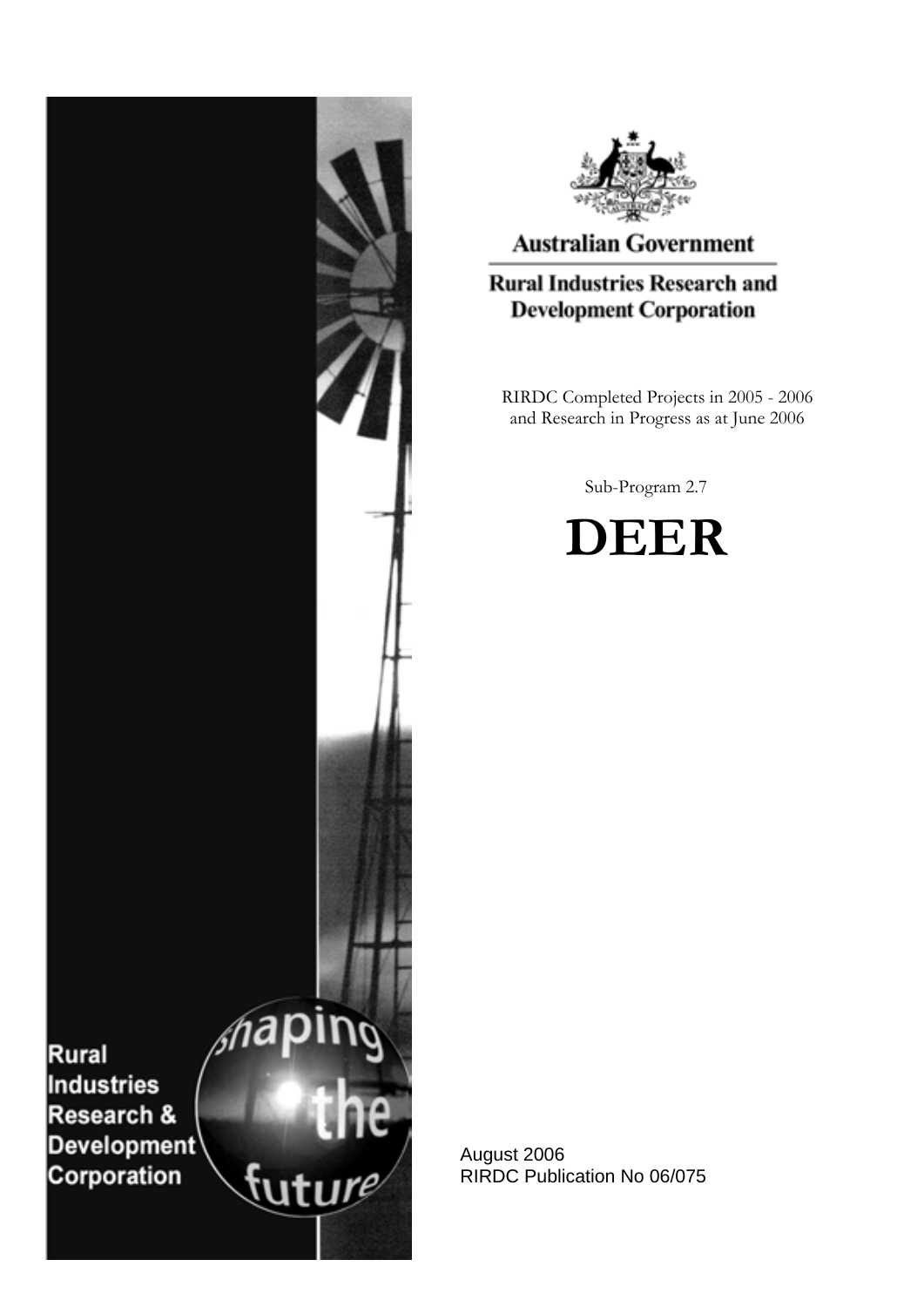© 2006 Rural Industries Research and Development Corporation. All rights reserved. ISBN1 74151 337 5 ISSN 1440-6845

*"RIRDC Completed Projects in 2005 - 2006 and Research in Progress as at June 2006 - 2.7 Deer". Publication No 06/075* 

The views expressed and the conclusions reached in this publication are those of the author and not necessarily those of persons consulted. RIRDC shall not be responsible in any way whatsoever to any person who relies in whole or in part on the contents of this report.

This publication is copyright. However, RIRDC encourages wide dissemination of its research, providing the Corporation is clearly acknowledged. For any other enquiries concerning reproduction, contact the Publications Manager on phone 02 6272 3186.

#### **RIRDC Deer Research Manager**

Dr Laurence Denholm Rural Industries Research and Development Corporation Level 2 15 National Circuit BARTON ACT 2600 PO Box 4776 KINGSTON ACT 2604

Phone**:** 02 6365 5482 Fax**:** 02 6365 5560 0418 641 957 Email: denholml@bigpond.com

#### **RIRDC Publications Manager**

Rural Industries Research and Development Corporation Level 2 15 National Circuit BARTON ACT 2600 PO Box 4776 KINGSTON ACT 2604

| Phone:   | 02 6272 3186                 |
|----------|------------------------------|
| Fax:     | 02 6272 5877                 |
| Email:   | cecile.ferguson@rirdc.gov.au |
| Website: | http://www.rirdc.gov.au      |

Published in August 2006 Printed on environmentally friendly paper by Canprint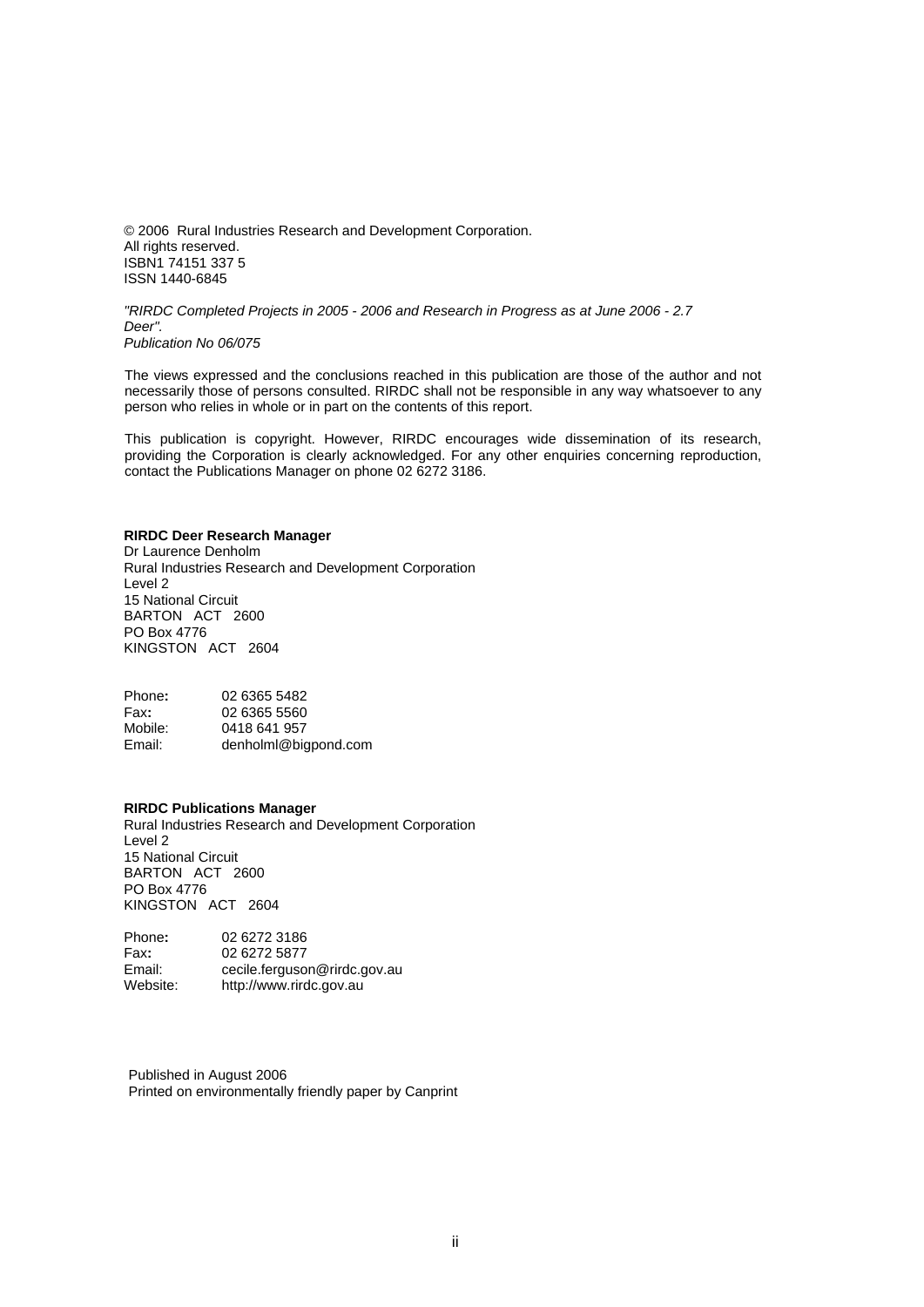# **Foreword**

This year RIRDC has produced *Completed Projects in 2005 - 2006 and Research in Progress as at June 2006 - Deer which contains short summaries of continuing projects as well as those that were* completed during 2005 - 2006 for all of the Corporation's program areas.

The complete report on all the programs is only available in electronic format on our website at http://www.rirdc.gov.au.

The following report is a hardcopy extract covering sub-program 2.7. It contains all entries from continuing and completed Deer research projects funded by RIRDC. This program aims to foster an Australian deer industry as a highly profitable and efficient mainstream agricultural enterprise.

This report is an addition to our extensive catalogue of over 1500 research reports of projects supported by RIRDC. Please contact us for the latest publications catalogue or view it on our website.

- downloads at [www.rirdc.gov.au/fullreports/Index.htm](http://www.rirdc.gov.au/reports/Index.htm)
- purchases at www.rirdc.gov.au/eshop

**Peter O'Brien**  Managing Director Rural Industries Research and Development Corporation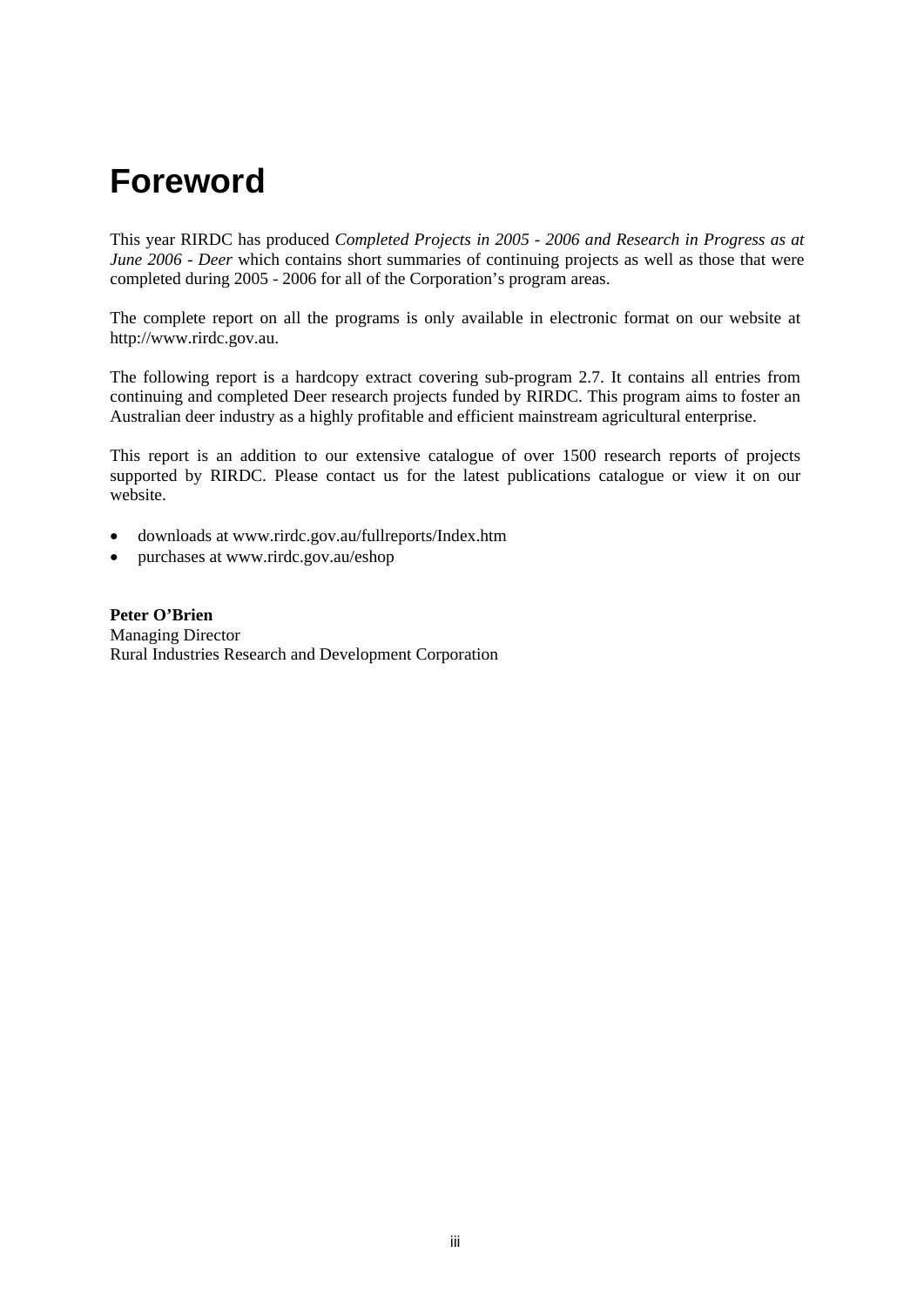# **Contents**

|                   |                                                                                                                              | <b>2.7 DEER</b><br><b>COMPLETED PROJECTS</b> |                |                                 |                          |
|-------------------|------------------------------------------------------------------------------------------------------------------------------|----------------------------------------------|----------------|---------------------------------|--------------------------|
| <b>PROJECT No</b> | <b>PROJECT TITLE</b>                                                                                                         | <b>RESEARCHER</b>                            | <b>PHONE</b>   | <b>ORGANISATION</b>             | <b>PAGE</b><br><b>No</b> |
|                   | Improve on farm production efficiency                                                                                        |                                              |                |                                 |                          |
| <b>UWS-18A</b>    | Study of the relationship between body<br>condition score, carcass composition and<br>consumer perception of venison quality | Dr Robert Mulley                             | (02) 4570 1438 | University of Western<br>Sydney |                          |

### **[Develop international](mailto:deborah@loulakiblue.com) and domestic markets for Australian venison and develop supply chain management programs**

| LBP-2A | IDeborah Moffat - Presentation of LBP-1A IDeborah Moffat | (02) 9938 3399 | Loulaki Blue Pty Ltd |  |
|--------|----------------------------------------------------------|----------------|----------------------|--|
|        | "A domestic market positioning strategy                  |                |                      |  |
|        | for Australian Venison" findings                         |                |                      |  |
|        |                                                          |                |                      |  |

|                   |                      | <b>2.7 DEER</b><br><b>RESEARCH IN PROGRESS</b> |              |                     |                          |
|-------------------|----------------------|------------------------------------------------|--------------|---------------------|--------------------------|
| <b>PROJECT No</b> | <b>PROJECT TITLE</b> | <b>RESEARCHER</b>                              | <b>PHONE</b> | <b>ORGANISATION</b> | <b>PAGE</b><br><b>No</b> |

## **Improve the profitability of the Australian industry for all stakeholders**

| $DIP-16A$ | Facilitate industry development  | Mr Chris Tuckwell  | $(08)$ 8523 3500 | Deer Industry Projects & |  |
|-----------|----------------------------------|--------------------|------------------|--------------------------|--|
|           |                                  |                    |                  | Developments Pty Ltd     |  |
| WAT-1A    | Development of venison alliances | Dr Geoffrey Watson | $(02)$ 6365 1235 | Geoffrey Keith Watson    |  |
|           |                                  |                    |                  |                          |  |

### **Develop international and domestic markets for Australian venison and develop supply chain management programs**

| <b>US-132A</b><br>II-acilitate industry development | <b>Timothy McRae</b> | (0)<br>1636047<br>IUZ) | The<br>Sydney<br>University of ' |  |
|-----------------------------------------------------|----------------------|------------------------|----------------------------------|--|
|                                                     |                      |                        |                                  |  |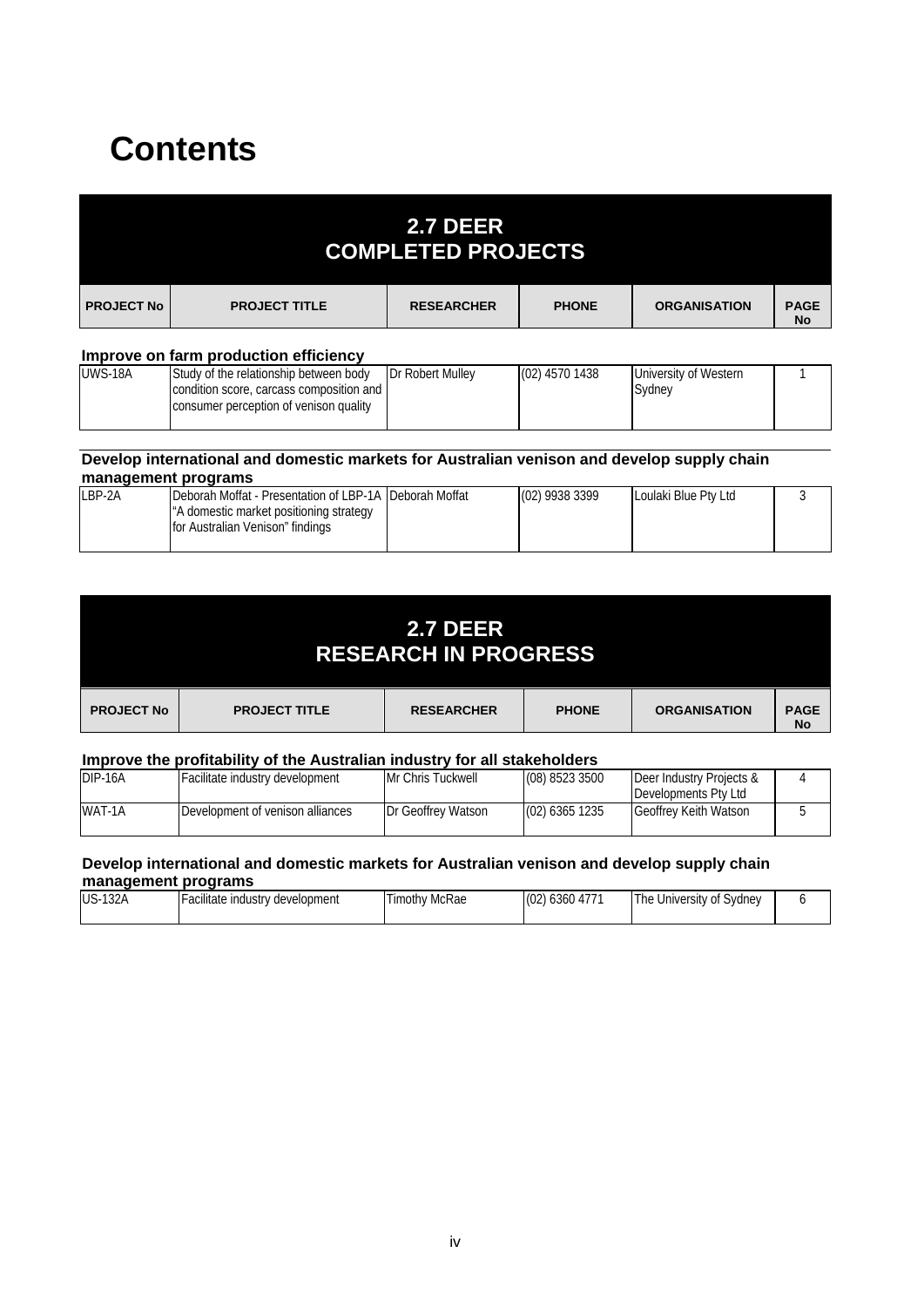| 2.7 DEER<br><b>COMPLETED PROJECTS PRIOR TO 2005-2006</b> |                                                                                                       |                                    |                                  |                                              |                 |
|----------------------------------------------------------|-------------------------------------------------------------------------------------------------------|------------------------------------|----------------------------------|----------------------------------------------|-----------------|
| <b>PROJECT</b>                                           | <b>PROJECT TITLE</b>                                                                                  | <b>RESEARCHER</b>                  | <b>PHONE</b>                     | <b>ORGANISATION</b>                          | <b>PAGE</b>     |
| $\bf No$                                                 |                                                                                                       |                                    |                                  |                                              | N <sub>0</sub>  |
|                                                          | Improve on farm production efficiency                                                                 |                                    |                                  |                                              |                 |
| SAR-41A                                                  | Optimum weaning time of fallow deer in                                                                | Dr Phil Glatz                      | (08) 83037786                    | South Australian Research                    | $\overline{7}$  |
|                                                          | southern Australia                                                                                    | Dr Yingjun Ru                      |                                  | and Development Institute                    |                 |
| SAR-26A                                                  | Effect of salt intake on feed intake and                                                              | Dr Yingjun Ru                      | (08) 8303 7787                   | South Australian Research                    | 9               |
|                                                          | growth rate of fallow and red weaner deer                                                             |                                    |                                  | Development Institite                        |                 |
|                                                          | Improve the Profitability of the Australian industry for all stakeholders                             |                                    |                                  |                                              |                 |
| CAM-1A                                                   | Improving Deer Industry Profitability<br>through Research Uptake - Pilot Project                      | Gaye Cameron                       | (03) 5983 2030                   | Private                                      | 11              |
| DIP-9A                                                   | Deer Production Handbook and Industry<br><b>Statistics</b>                                            | <b>Chris Tuckwell</b>              | (08) 8523 3500                   | <b>Rural Industries</b><br>Development       | 12              |
| <b>DIP-12A</b>                                           | <b>Generic Investment Proposal</b><br>Development                                                     | <b>Chris Tuckwell</b>              | (08) 8523 3500                   | <b>Rural Industries</b><br>Development       | 14              |
| KDI-26A                                                  | A complete guide to deer farming in<br>Australia                                                      | Pamela Horsley                     | (08) 9478 3343                   | Kondinin Group                               | 16              |
|                                                          | Facilitate adoption of improved production technologies                                               |                                    |                                  |                                              |                 |
| $DIP-11A$                                                | Venison Quality Assurance                                                                             | <b>Chris Tuckwell</b>              | (08) 8523 3500                   | <b>Rural Industry</b><br>Development Pty Ltd | $\overline{17}$ |
| <b>DIP-15A</b>                                           | Dissemination of results of research<br>projects - 2                                                  | <b>Chris Tuckwell</b>              | (08) 8523 3500                   | Rural Industry<br>Development Pty Ltd        | 18              |
| MAT-1A                                                   | Restoration of Cartilage by Novel Gene<br>Therapy                                                     | A/Prof Peter Ghosh<br>Dennis White | (02) 9926 7239<br>(02) 4472 1162 | Matrix Gene P/L                              | 20              |
| DIP-13A                                                  | Dissemination of results of research<br>projects                                                      | Chris Tuckwell                     | (08) 8523 3500                   | <b>Rural Industries</b><br>Development       | 22              |
| programs                                                 | Develop international and domestic markets for Australian venison and develop supply chain management |                                    |                                  |                                              |                 |
| DIP-14A                                                  | National Velvet Accreditation Scheme<br>Database Development                                          | <b>Chris Tuckwell</b>              | (08) 8523 3500                   | <b>Rural Industry</b><br>Development Pty Ltd | 24              |
| LBP-1A                                                   | A domestic market positioning strategy<br>for Australian Venison - A sub-program of<br>RIRDC US-130A  | Deborah Moffat                     | (02) 9938 3399                   | Loulaki Blue Pty Ltd                         | $\overline{25}$ |
| VUT-4A                                                   | Marketing venison products: Tademark<br>and country-of-origin influences and<br>effects               | Dr Suku Bhaskaran                  | $(03)$ 9216 8263                 | Victoria University                          | 27              |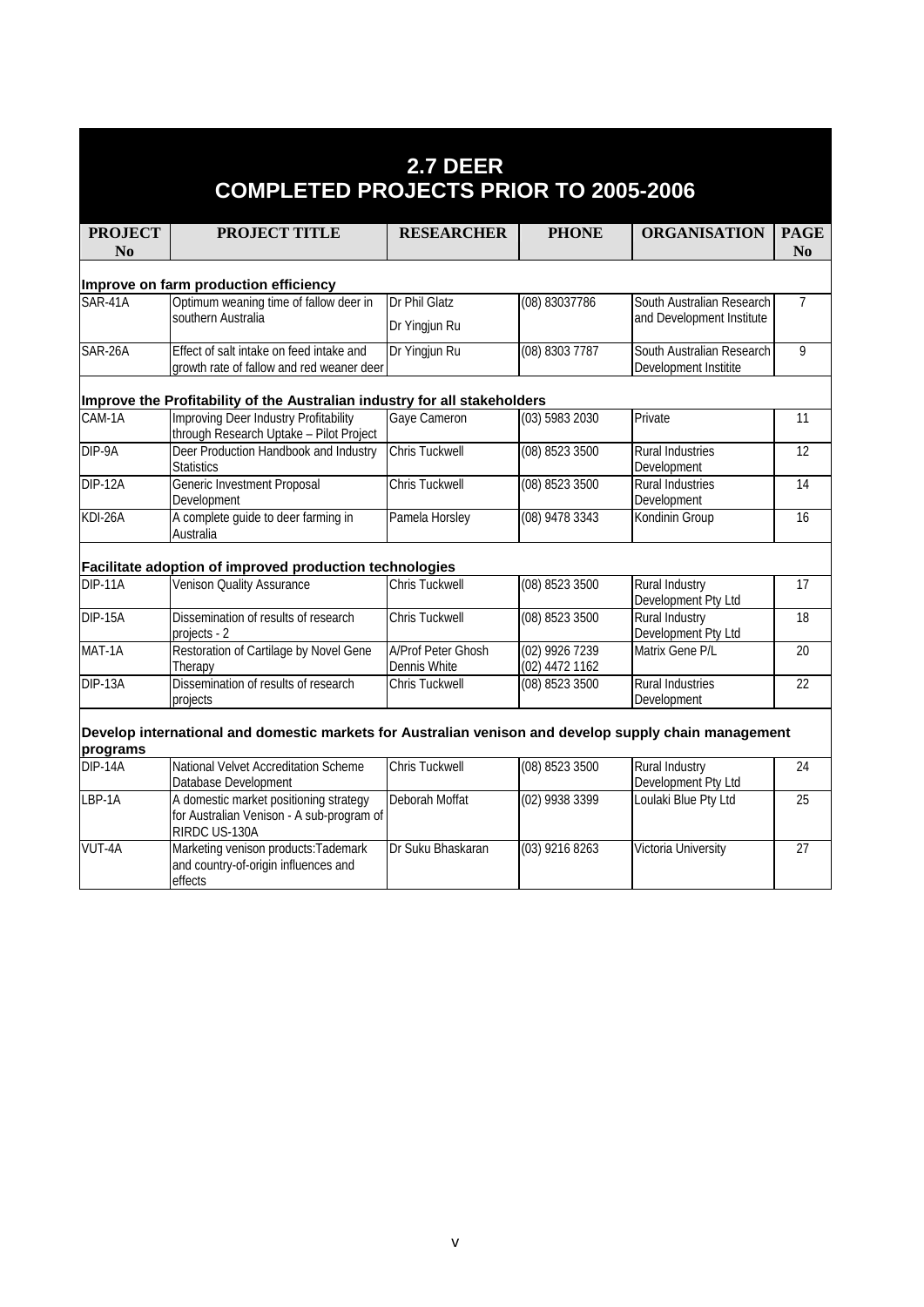# <span id="page-5-0"></span>**Completed Projects – Improve on farm production efficiency**

| <b>Project Title</b>                                                                                | Study of the relationship between body condition score,<br>carcass composition and consumer perception of venison<br>quality                                                                                                                                                                                                                                                                                                                                                                                                                                                                                                                                                                             |
|-----------------------------------------------------------------------------------------------------|----------------------------------------------------------------------------------------------------------------------------------------------------------------------------------------------------------------------------------------------------------------------------------------------------------------------------------------------------------------------------------------------------------------------------------------------------------------------------------------------------------------------------------------------------------------------------------------------------------------------------------------------------------------------------------------------------------|
| <b>RIRDC Project No.:</b><br><b>Researcher:</b><br>Organisation:<br><b>Phone:</b><br>Fax:<br>Email: | <b>UWS-18A</b><br>Dr Robert Mulley<br>University of Western Sydney<br>(02) 4570 1438<br>(02) 4570 1383<br>r.mulley@uws.edu.au                                                                                                                                                                                                                                                                                                                                                                                                                                                                                                                                                                            |
| <b>Objectives</b>                                                                                   | Characterise the biochemical and physical attributes of deer carcasses<br>$\bullet$<br>for body condition scores 2, 3 & 4 (commercial grades) to increase<br>consumer confidence and quality of supply.<br>Develop industry best practice for post slaughter management of<br>$\bullet$<br>carcasses to enhance the three major quality components of venison,<br>being tenderness, juiciness and flavour.<br>Determine the impact of supplementary feeding on the eating quality<br>$\bullet$<br>characteristics of venison.                                                                                                                                                                            |
| <b>Background</b>                                                                                   | An earlier RIRDC project No. UWS-16A (The Nutritional Requirements of<br>Pregnant and Lactating Red and Fallow Deer) developed a body condition<br>scoring system (BCS) for fallow deer in order to aid quality assurance at the<br>production and processing level. This system provides a common language,<br>which can be used by farmers, processors and marketers to describe<br>carcass characteristics. This work identified a gap in the research in linking<br>on farm production to meat quality. Understanding the relationships<br>between live animal body condition, slaughter techniques and post<br>slaughter carcass management are critical elements for quality assurance<br>of meat. |
| <b>Research</b>                                                                                     | Fallow deer (bucks and does) and red deer (stags) were analysed for meat<br>quality attributes, both biochemical and sensorial. The attributes examined<br>were pH, fat, moisture, juiciness, colour, tenderness, flavour and overall<br>liking. Meat was analysed according to body condition, feed type (pasture<br>vs. grain), sex and post-slaughter hanging techniques (Achilles hung or<br>pelvic suspension). The research results were utilised to make<br>recommendations to industry on optimal pre and post slaughter<br>management techniques.                                                                                                                                               |
| <b>Outcomes</b>                                                                                     | Fallow deer does had better meat quality attributes than fallow deer bucks.<br>Grain-fed animals had no significant improvement in meat quality over<br>pasture fed animals, despite a perceived difference in flavour which did not<br>affect overall liking. Pelvic suspension proved to be able to eliminate any<br>differences or variability in pre slaughter condition of animals i.e. BCS 2<br>animals performed as well in tenderness and juiciness ratings as animals of<br><b>BCS 4.</b>                                                                                                                                                                                                       |
| <b>Implications</b>                                                                                 | There is no obvious benefit in farmers holding animals back from slaughter<br>until they achieve higher BCS, if pelvic suspension is used.<br>Cull does are valuable in terms of venison quality, being more tender and<br>juicy than bucks. The finishing of animals on grain would appear to be<br>counter productive. Pelvic suspension proved to be an extremely beneficial<br>tool. Meat quality was significantly improved in all cases using this                                                                                                                                                                                                                                                 |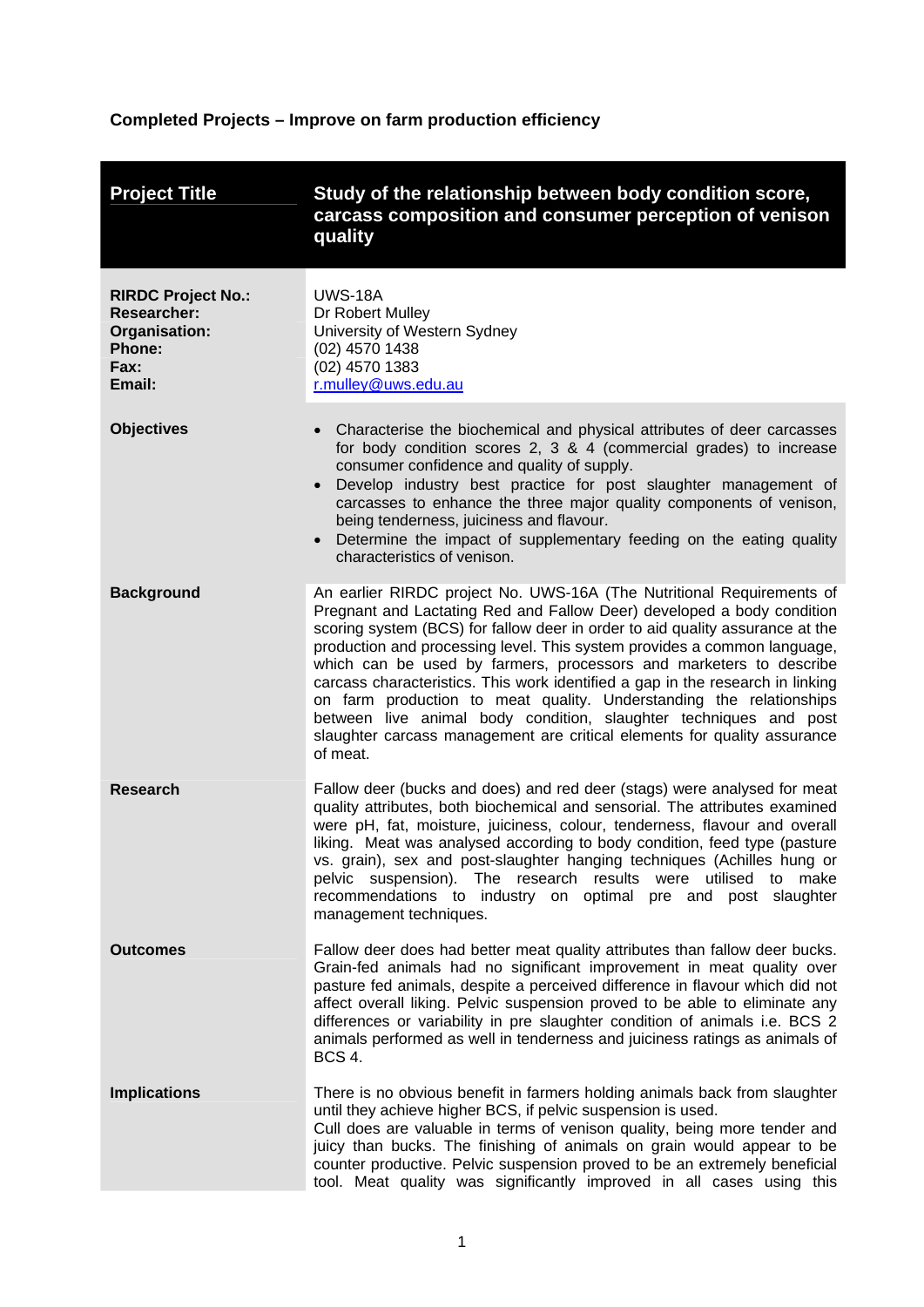technique. Given the lack of availability of other meat quality enhancing techniques such as electrical stimulation; pelvic suspension or Tenderstretching is a technique that the industry should seriously consider adopting.

**Publications •• THUTCHILGON C, (2004) Relationship of Body Condition Score and Carcass** Composition to Consumer Perception of Venison Quality, *Deer Industry Association of Australia, Biennial Conference, April 2004, Mt Gambier, SA*

> Hutchison C.L., Mulley, R.C. and Nicetic, O. (2002) The relationship of body condition score and venison quality characteristics in fallow deer *(Dama dama). 5th Int. Deer Biology Conference, Quebec City, Canada.*

> Hutchison C.L., Mulley, R.C., Flesch, J.S & Nicetic, O. (2004) The relationship between body condition score and venison quality, in farmed, entire and castrated Fallow deer bucks (Dama dama) *Australian Society of Animal Production Conference, July 2004.*

> Hutchison, C.L. (2004) Venison quality characteristics in commercial grade fallow deer *(Dama dama). Innovations Conference, University of Western Sydney.*

> Sims, K.L, Mulley, R.C., Hutchison, C.L. & Wiklund, E. (2004) Post slaughter management of fallow deer (Dama dama): Effect of pelvic suspension method on meat tenderness. *Deer Industry Association of Australia, Biennial Conference, April 2004, Mt Gambier, SA.*

> Sims, K.L., Wiklund, E., Hutchison, C.L., Mulley, R.C. and Littlejohn R.P. (2004) Effects of pelvic suspension on the tenderness of meat from Fallow Deer (Dama dama). *50th Int Congress of Meat Sci and Tech, Helsinki, Finland.*

> Wiklund, E., Hutchison, C., Flesch, J., Mulley, R. & Littlejohn, R.P. (2004) Colour stability and water-holding capacity of *M.longissimus* and carcass characteristics in Fallow deer (*Dama dama*) grazed on natural pasture or fed barley. *Rangifer (In Press).*

> Wiklund, E., Mulley, R.C., Hutchison, C.L. and Littlejohn, R.P. (2004) Effect of carcass suspension method on water holding capacity of Fallow deer *(Dama dama)* and lamb meat *(M.Longissimus)*. *50th Int Congress of Meat Sci and Tech, Helsinki, Finland.*

> Wiklund E. (2005) Slaktkroppshantering for batter kottkvalitet. Rangifer Report 10, pp. 99-104 (in Swedish with English abstract).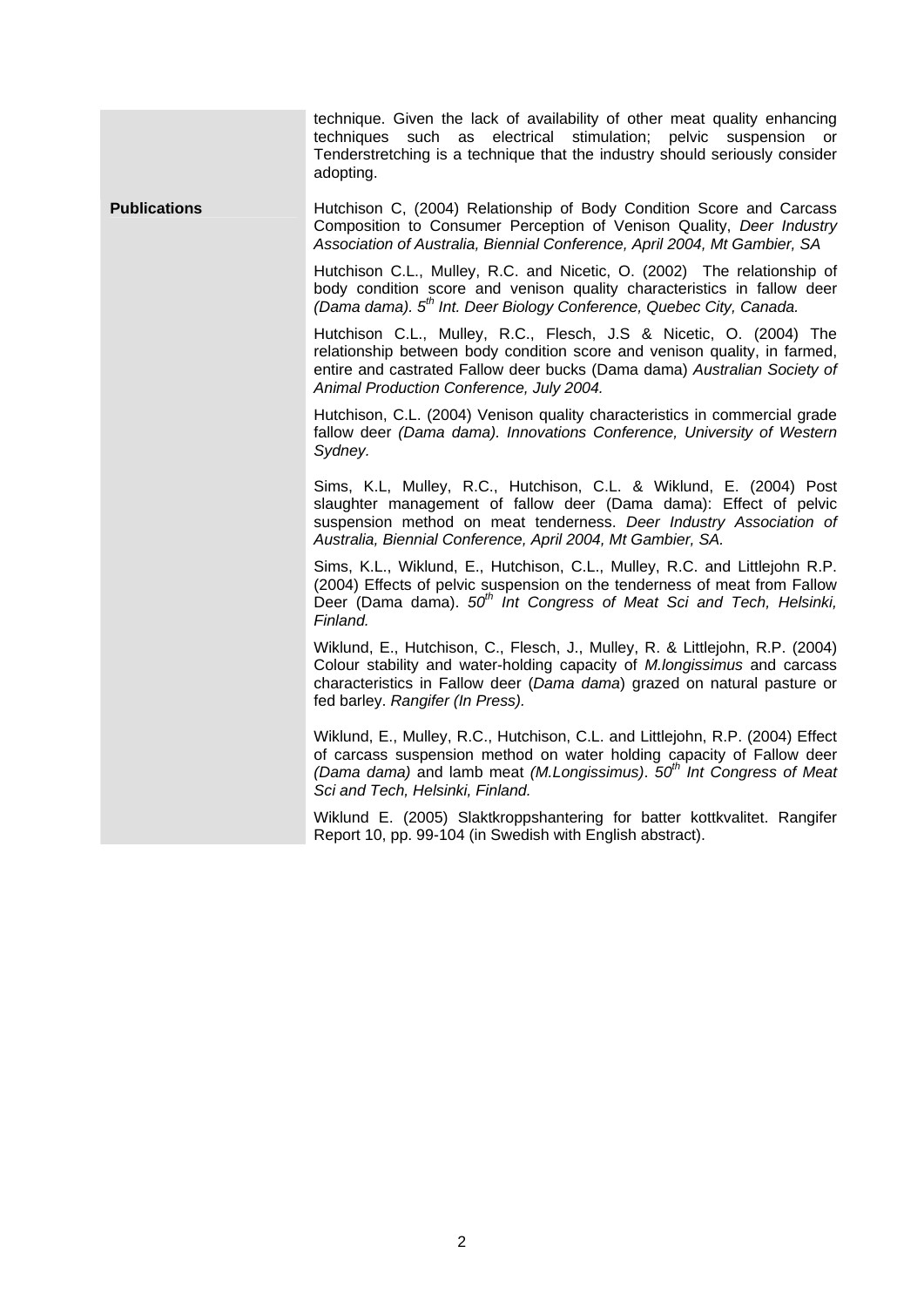<span id="page-7-0"></span> **Completed Projects - Develop international and domestic markets for Australian venison and develop supply chain management programs** 

| <b>Project Title</b>                                                                         | Deborah Moffat - Presentation of LBP-1A "A domestic<br>market positioning strategy for Australian Venison"<br>findings                                                                                                                                                                                                                                                                                                                                                                                                                       |
|----------------------------------------------------------------------------------------------|----------------------------------------------------------------------------------------------------------------------------------------------------------------------------------------------------------------------------------------------------------------------------------------------------------------------------------------------------------------------------------------------------------------------------------------------------------------------------------------------------------------------------------------------|
| <b>RIRDC Project No.:</b><br><b>Researcher:</b><br>Organisation:<br>Phone:<br>Fax:<br>Email: | LBP-2A<br>Ms Deborah Moffat<br>Loulaki Blue Pty Ltd<br>(02) 9938 3399<br>(02) 9938 3399<br>deborah@loulakiblue.com                                                                                                                                                                                                                                                                                                                                                                                                                           |
| <b>Objectives</b>                                                                            | • To present the key messages from RIRDC Project LBP-1A: "A<br>domestic market positioning strategy for Australian Venison" to<br>industry.                                                                                                                                                                                                                                                                                                                                                                                                  |
| <b>Background</b>                                                                            | As part of the RIRDC program for the development of an industry<br>endorsed strategic plan for the Venison Industry Deborah Moffat from<br>Loulaki Blue joined Rod Cox, Geoff Watson and Tim McRae from Charles<br>Sturt University to meet with industry representatives in South Australia<br>and Orange, NSW. Sessions were held in three locations with<br>representatives from throughout the supply chain to hear first hand the<br>results of RIRDC program LBP $-$ 1A, and the proposed direction of the<br>industry strategic plan. |
|                                                                                              | Sessions included an overview of the objective of the market research,<br>methodology and feedback from chefs, food<br>service<br>industry<br>representatives and potential domestic consumers on:                                                                                                                                                                                                                                                                                                                                           |
|                                                                                              | Market awareness of the product, range of uses and image<br>Key attributes of venison<br>Opportunities identified in the limiting Factors Report<br>A possible new image and positioning for venison.                                                                                                                                                                                                                                                                                                                                        |
| Research                                                                                     | <b>Session Details</b><br>Date: Tuesday 25 October 2005<br>Location: Hahndorf<br>Venue: Hahndorf Hill Winery                                                                                                                                                                                                                                                                                                                                                                                                                                 |
|                                                                                              | Date: Wednesday 26 October 2005<br>Location: Balhanna<br>Venue: Balhanna Hotel                                                                                                                                                                                                                                                                                                                                                                                                                                                               |
|                                                                                              | Date: Tuesday 29 November 2005<br>Location: Orange<br>Venue: Charles Sturt University, Orange Campus.                                                                                                                                                                                                                                                                                                                                                                                                                                        |
| <b>Outcomes</b>                                                                              | The response to the presentation of the market research findings of<br>RIRDC project LBP - 1A was very positive. Some session participants<br>found that the findings confirmed their beliefs that the industry needs to<br>become more market aligned. For others it was their first opportunity to<br>hear feedback from existing and potential consumers of their product<br>about the factors that drive demand.                                                                                                                         |
| <b>Implications</b>                                                                          | As the industry continues to attempt to encourage change and a greater                                                                                                                                                                                                                                                                                                                                                                                                                                                                       |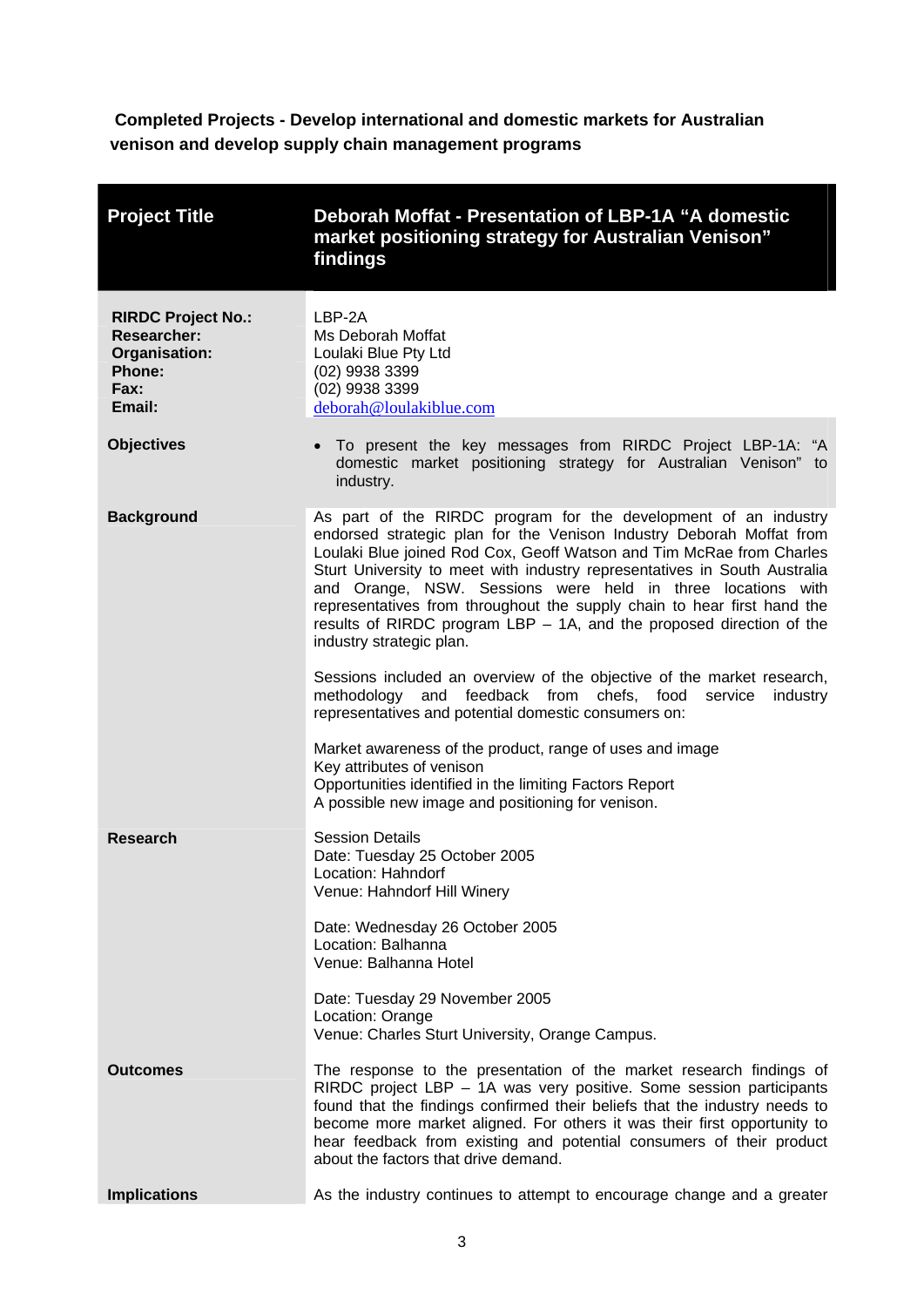market focus, this approach of ongoing engagement and communication will be vital to ensure their buy-in for the new initiatives being proposed.

<span id="page-8-0"></span>**Publications** N/A

## **Current Projects - Improve the profitability of the Australian industry for all stakeholders**

| <b>Project Title</b>                                                                                                                      | <b>Facilitate industry development</b>                                                                                                                                                                                                                                                                                                                                                                                                                                                                                                                                                                                                                                                          |
|-------------------------------------------------------------------------------------------------------------------------------------------|-------------------------------------------------------------------------------------------------------------------------------------------------------------------------------------------------------------------------------------------------------------------------------------------------------------------------------------------------------------------------------------------------------------------------------------------------------------------------------------------------------------------------------------------------------------------------------------------------------------------------------------------------------------------------------------------------|
| <b>RIRDC Project No.:</b><br><b>Start Date:</b><br><b>Finish Date:</b><br><b>Researcher:</b><br>Organisation:<br>Phone:<br>Fax:<br>Email: | <b>DIP-16A</b><br>01-Dec-2005<br>30-Nov-2006<br>Mr Chris Tuckwell<br>Deer Industry Projects & Developments Pty Ltd<br>(08) 8523 3500<br>(08) 8523 3301<br>cdt@bigpond.net.au                                                                                                                                                                                                                                                                                                                                                                                                                                                                                                                    |
| <b>Objectives</b>                                                                                                                         | To assist development, expansion and confidence in the Australian deer<br>industry by:<br>• Reviewing existing promotional material and providing a detailed<br>summary of available pamphlets, original art work etc<br>• With consideration of the final report from the RIRDC funded project<br>US-103A, developing a new Five Year Plan for the Australian Deer<br>Industry<br>Undertaking ongoing maintenance and regular updating of deer<br>industry databases<br>Undertaking regular interpretation and reporting of deer industry<br>statistics.                                                                                                                                       |
| <b>Current Progress</b>                                                                                                                   | The review of existing promotional material is almost complete. A final<br>review of archival material is proposed for the future that will coincide with<br>the relocation of the Deer Industry Bookshop.<br>The new Five Year Plan for the Australian Deer Industry has been<br>developed by the RIRDC Deer Program Manager. Assistance with the<br>development has been provided as requested.<br>Venison statistics are being collected but continue to be difficult to collect<br>from some processors.<br>The collection and dissemination of industry statistics is ongoing and<br>information is reported though the deer industry magazine and RIRDC<br>newsletter as it is available. |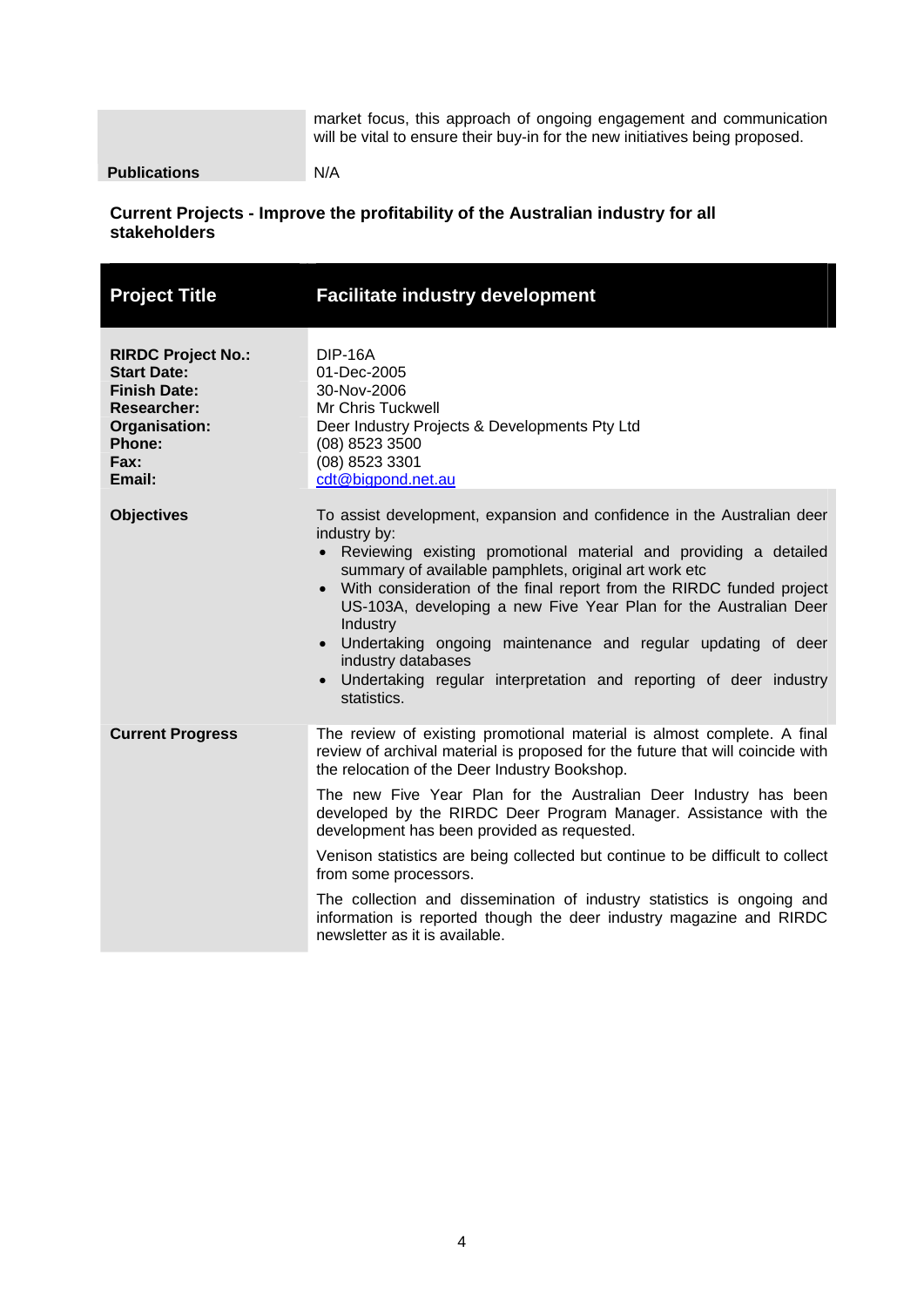## **Current Projects - Improve the profitability of the Australian industry for all stakeholders**

| <b>Project Title</b>                                                                                                              | <b>Development of venison alliances</b>                                                                                                                                                                                                                                                                                                                                                                      |
|-----------------------------------------------------------------------------------------------------------------------------------|--------------------------------------------------------------------------------------------------------------------------------------------------------------------------------------------------------------------------------------------------------------------------------------------------------------------------------------------------------------------------------------------------------------|
| <b>RIRDC Project No.:</b><br><b>Start Date:</b><br><b>Finish Date:</b><br><b>Researcher:</b><br>Organisation:<br>Phone:<br>Email: | WAT-1A<br>01-Feb-2006<br>31-May-2006<br>Dr Geoffrey Watson<br>Dr Geoffrey Watson<br>(02) 6365 1235<br>laurenwatson@bigpond.com                                                                                                                                                                                                                                                                               |
| <b>Objectives</b>                                                                                                                 | Design and document an R&D project to test the hypothesis that<br>$\bullet$<br>industry facilitation and support for the establishment and operation of<br>venison supply chain alliances using the PIRD model can improve<br>returns for venison producers through improved supply chain<br>organisation and transparency and greater focus on production system<br>planning to meet market specifications. |
| <b>Current Progress</b>                                                                                                           | <b>Steering Committee Guidelines:</b><br>Completed in the PLANNING GUIDELINES DOCUMENT FOR<br>$\bullet$<br>MARKET FOCUSSED VENISON ALLIANCES submitted to RIRDC.<br>April 2006.<br>Stage 1 "Kick-start Workshops" application forms /guidelines for applicants<br>and Steering Committee:                                                                                                                    |
|                                                                                                                                   | Completed as above.<br>$\bullet$<br>Procedures for necessary activities prior to conduct of the alliance "Kick-<br>start Workshops":<br>Completed as above.<br>$\bullet$                                                                                                                                                                                                                                     |
|                                                                                                                                   | Briefing the industry about this project:<br>Completed via power point presentation - industry workshop,<br>Melbourne, 26/02/06.                                                                                                                                                                                                                                                                             |
|                                                                                                                                   | Stage 2 application forms / guidelines for applicants and Steering<br>Committee:<br>Yet to be developed due to the current schedule of only assessing<br>$\bullet$<br>the Kick Start Workshop applications in mid May 2006. An extension<br>until 16 <sup>th</sup> June 2006 is requested.                                                                                                                   |
|                                                                                                                                   | Designing the application forms and guidelines for applicants seeking<br>Stage 3 funding:<br>Yet to be developed as above. An extension until 16 <sup>th</sup> July 2006 is<br>requested.                                                                                                                                                                                                                    |
|                                                                                                                                   | Providing assistance with applying for Industry Partnership Program of the<br><b>Australian Government:</b><br>Undertaken as requested, with IPP application submitted.                                                                                                                                                                                                                                      |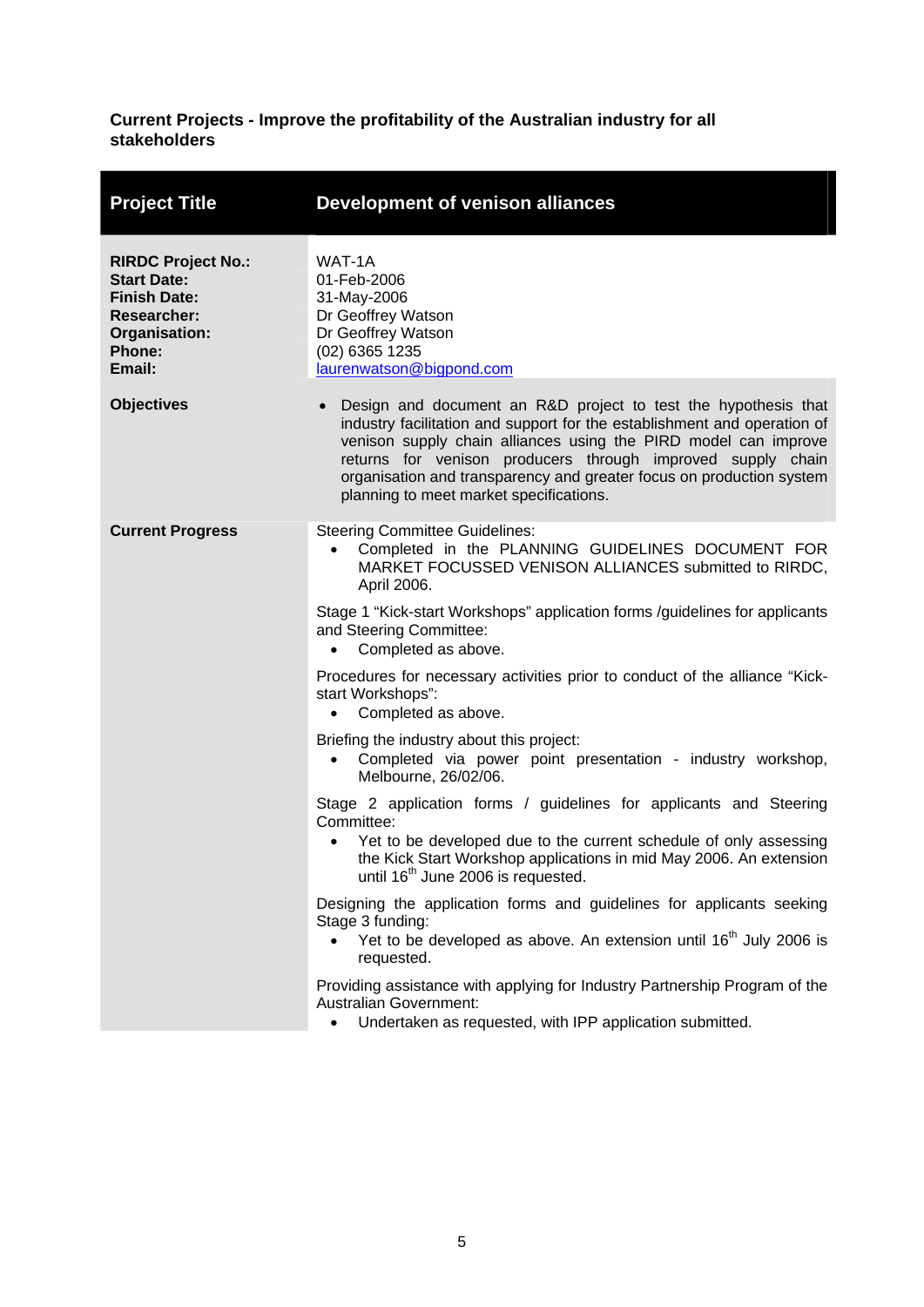<span id="page-10-0"></span>**Current Projects - Develop international and domestic markets for Australian venison and develop supply chain management programs**

| <b>Project Title</b>                                                                                                       | <b>Scholarship - Timothy McRae</b>                                                                                                                                                                                                                                                                                                                                                                                                                     |
|----------------------------------------------------------------------------------------------------------------------------|--------------------------------------------------------------------------------------------------------------------------------------------------------------------------------------------------------------------------------------------------------------------------------------------------------------------------------------------------------------------------------------------------------------------------------------------------------|
| <b>RIRDC Project No.:</b><br><b>Start Date:</b><br><b>Finish Date:</b><br>Researcher:<br>Organisation:<br>Phone:<br>Email: | <b>US-132A</b><br>August 2004<br>August 2006<br><b>Timothy McRae</b><br>University of Sydney<br>02 6365 7770<br>tmcrae@csu.edu.au                                                                                                                                                                                                                                                                                                                      |
| <b>Objectives</b>                                                                                                          | The purpose of this study is to detail the process of developing a<br>successful strategic plan for the Australian Venison Industry.                                                                                                                                                                                                                                                                                                                   |
| <b>Current Progress</b>                                                                                                    | A Masters of Philosophy (Rural Management) thesis detailing the<br>processes undertaken in developing a strategic plan for the Australian<br>venison Industry is on schedule to be completed by the end of August<br>2006. An Industry endorsed strategic plan for the Australian venison<br>industry was submitted to RIRDC in December 2005.                                                                                                         |
|                                                                                                                            | The thesis details the strategic processes undertaken by the research<br>team and highlights the critical factors for the successful endorsement of<br>the plan by industry. It outlines the significant role that both analytical and<br>relationship methodology played in the development of the plan, along<br>with detailing the importance the researchers placed on constantly taking<br>strategic options back to the industry for validation. |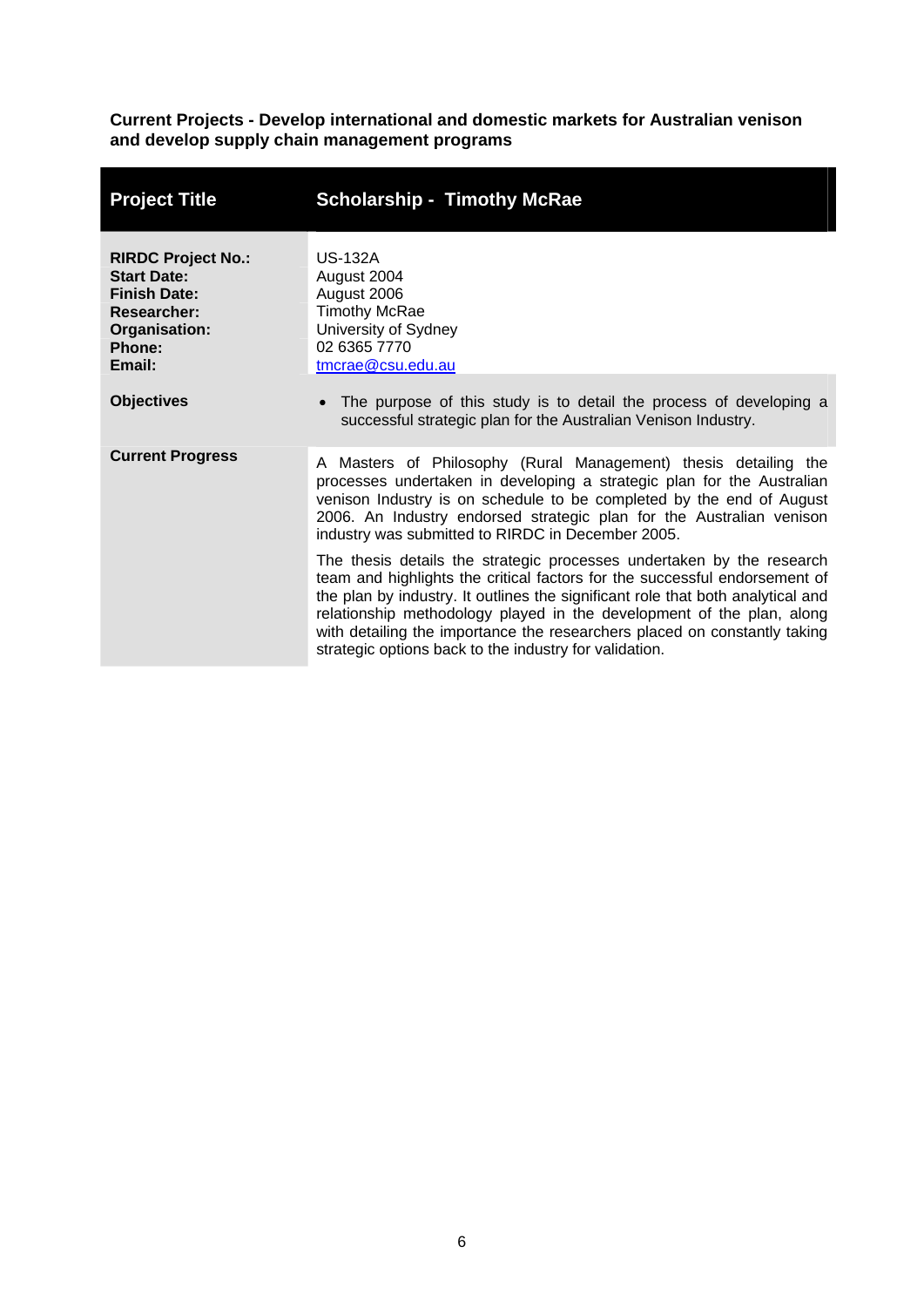# <span id="page-11-0"></span>**Completed projects prior to 2005-2006** - **Improve on farm production efficiency**

| <b>Project Title</b>                                                                                | Optimum weaning time of fallow deer in southern Australia                                                                                                                                                                                                                                                                                                                                                                                                                                                                                                                                                                                                                                                         |
|-----------------------------------------------------------------------------------------------------|-------------------------------------------------------------------------------------------------------------------------------------------------------------------------------------------------------------------------------------------------------------------------------------------------------------------------------------------------------------------------------------------------------------------------------------------------------------------------------------------------------------------------------------------------------------------------------------------------------------------------------------------------------------------------------------------------------------------|
| <b>RIRDC Project No.:</b><br><b>Researcher:</b><br>Organisation:<br><b>Phone:</b><br>Fax:<br>Email: | SAR-41A<br>Dr Phil Glatz and Dr Yingjun Ru<br>South Australian Research and Development Institute<br>(08) 83037786<br>(08) 83037689<br>Glatz.phil@saugov.sa.gov.au                                                                                                                                                                                                                                                                                                                                                                                                                                                                                                                                                |
| <b>Objectives</b>                                                                                   | Improve growth rate of weaners during weaning;<br>Improve profitability of deer farming.                                                                                                                                                                                                                                                                                                                                                                                                                                                                                                                                                                                                                          |
| <b>Background</b>                                                                                   | The Mediterranean environment is characterised by wet cold winters and hot<br>The herbage availability for grazing deer under such an<br>dry summers.<br>environment fluctuates with the season, resulting in a low availability of green<br>feed in autumn and winter, a surplus of green feed in spring, and a dry feed<br>period in summer/autumn. Deer in these regions fawn in December and<br>Most deer farmers allow fawns to stay with does until natural<br>January.<br>weaning occurs, but a few farmers wean fawns in May-June. Very few farmers<br>wean their fawns in March.                                                                                                                         |
|                                                                                                     | A common question has been posed by deer farmers attending the field days<br>at Roseworthy and at meetings of the South Australian Deer Farmer<br>Association. The farmers question whether they should wean their deer later<br>during May or June to reduce the stress during weaning and to improve<br>performance during the grazing season or should they wean in March to allow<br>does to recover their body conditions for the next reproduction cycle.                                                                                                                                                                                                                                                   |
| <b>Research</b>                                                                                     | An on-farm trial comparing early weaning versus late weaning is being<br>conducted on the Bilby Deer Farm in South Australia. Does were first weighed<br>in November 2003. During 2004 does were weighed in March, May, July,<br>September and November. Fawns were weaned early in March and compared<br>with weight of fawns, which were weaned later in June 2004.                                                                                                                                                                                                                                                                                                                                             |
|                                                                                                     | In March body weight of does in the early weaned treatment were about 4 kg<br>heavier than does in the late weaned treatment but by May this difference was<br>only 0.7 kg. In September 2004 there was no differences observed in the<br>weight of does on the early and late weaning treatments. Early weaned fawns<br>were 4-5 kg heavier in March and 2 kg heavier in May compared to the late<br>weaned fawns. However in September 2004 there was no difference in the<br>weight of fawns whether they were weaned earlier or later in the year. The<br>body weights of does were similar at the start of the experiment and after the<br>experiment had been completed their body weight was also similar. |
| <b>Outcomes</b>                                                                                     | The advantages of early weaning were apparent early in the season. However<br>by the end of the season there appeared to be no benefits from early weaning.                                                                                                                                                                                                                                                                                                                                                                                                                                                                                                                                                       |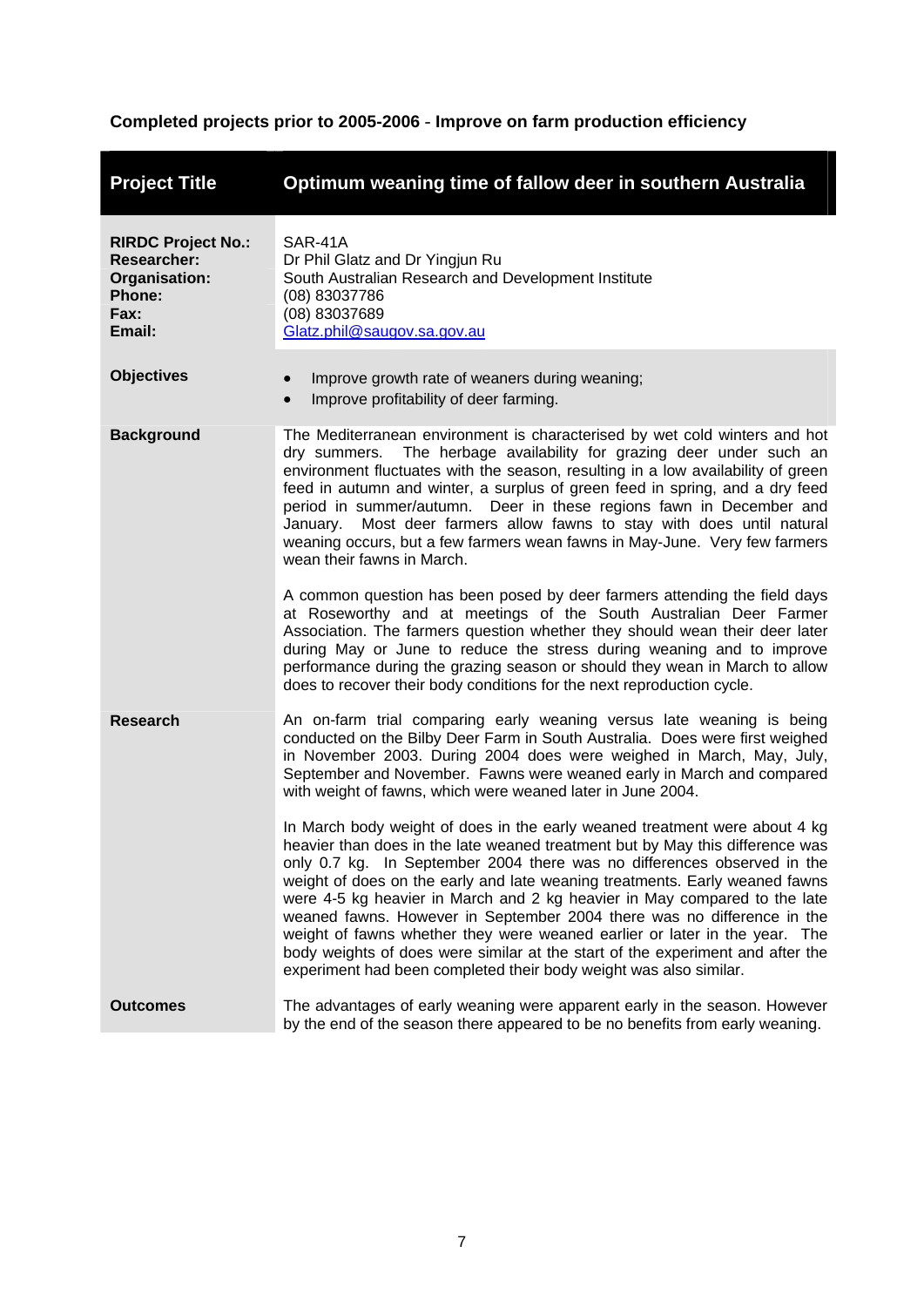| <b>Implications</b> | It is suggested that deer farmers undertake a small trial on their owns farms to<br>determine if early weaning is beneficial or not, ensuring that handling is kept to<br>a minimum. |
|---------------------|--------------------------------------------------------------------------------------------------------------------------------------------------------------------------------------|
| <b>Publications</b> | Y. M. Bao*, Y. J. Ru, P. C. Glatz and Z. H. Miao. (2004) The influence of<br>weaning time on deer performance. Asian-Aust. J. Anim. Sci. 17:569-581.                                 |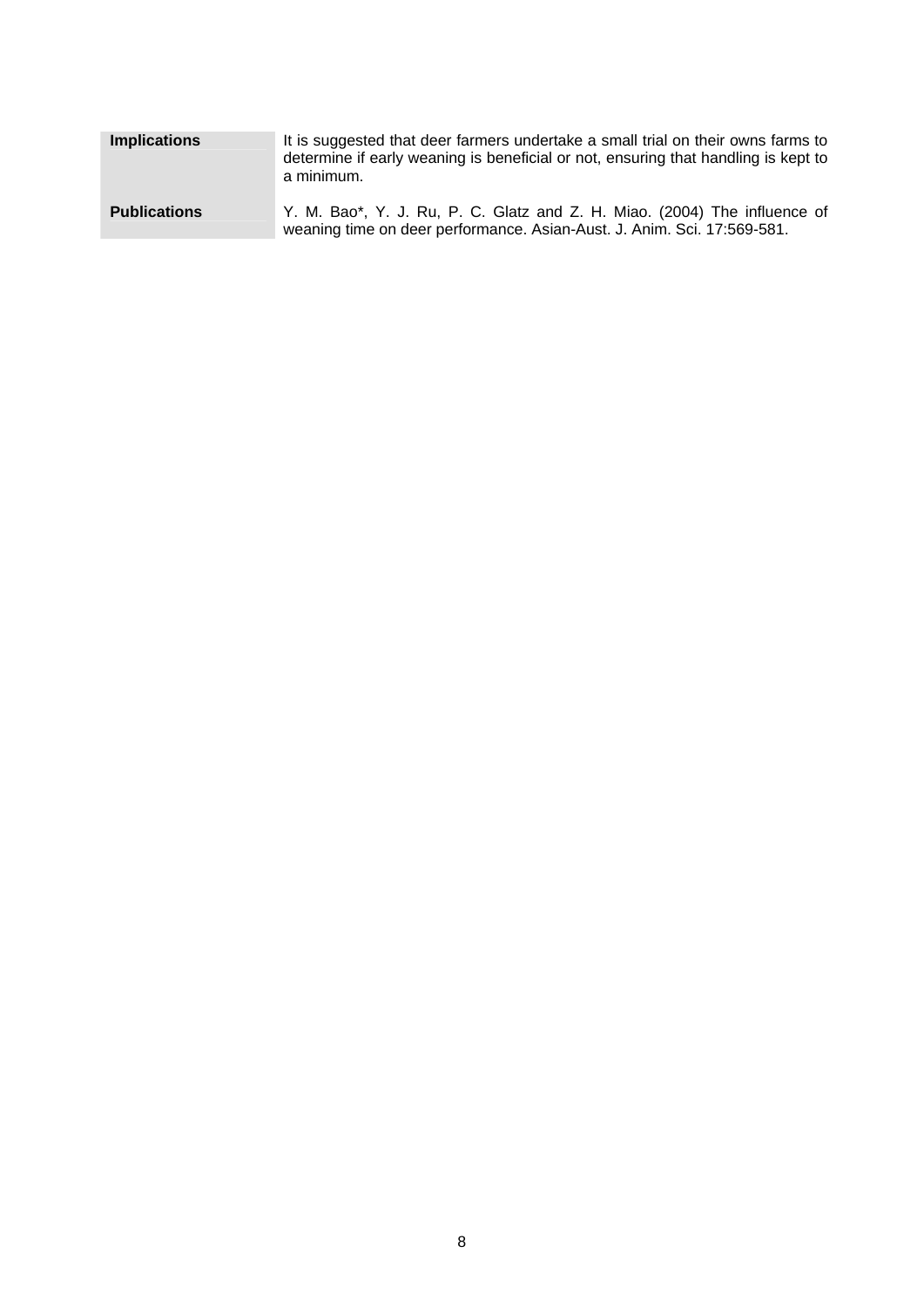# <span id="page-13-0"></span>**Completed projects prior to 2005-2006** - **Improve on farm production efficiency**

| <b>Project Title:</b>                                                                                      | Effect of salt intake on feed intake and growth rate of fallow<br>and red weaner deer                                                                                                                                                                                                                                                                                                                                                                                                                                                                                                                                                                                                                                                                                                                                                                                                                                                                                                                                                                                                                                                                                                                                                                                                                                                                                                                         |
|------------------------------------------------------------------------------------------------------------|---------------------------------------------------------------------------------------------------------------------------------------------------------------------------------------------------------------------------------------------------------------------------------------------------------------------------------------------------------------------------------------------------------------------------------------------------------------------------------------------------------------------------------------------------------------------------------------------------------------------------------------------------------------------------------------------------------------------------------------------------------------------------------------------------------------------------------------------------------------------------------------------------------------------------------------------------------------------------------------------------------------------------------------------------------------------------------------------------------------------------------------------------------------------------------------------------------------------------------------------------------------------------------------------------------------------------------------------------------------------------------------------------------------|
| <b>RIRDC Project No.:</b><br><b>Researcher:</b><br><b>Organisation:</b><br><b>Phone:</b><br>Fax:<br>Email: | SAR-26A<br>Dr Yingjun Ru<br>South Australian Research and Development Institute<br>08 83037787<br>08 83037977<br>ru.yingjun@saugov.sa.gov.au                                                                                                                                                                                                                                                                                                                                                                                                                                                                                                                                                                                                                                                                                                                                                                                                                                                                                                                                                                                                                                                                                                                                                                                                                                                                  |
| <b>Objectives</b>                                                                                          | To examine the effect of salt intake in drinking water and feed on feed intake<br>$\bullet$<br>and growth rate of fallow and red deer under grazing conditions,<br>To disseminate research outcomes to deer farmers by field days, fact<br>$\bullet$<br>sheets, seminars, workshops and scientific publication,<br>To improve profitability and sustainability of the deer industry.                                                                                                                                                                                                                                                                                                                                                                                                                                                                                                                                                                                                                                                                                                                                                                                                                                                                                                                                                                                                                          |
| <b>Background</b>                                                                                          | Over 70% of the total land surface of Australia is arid and semi-arid with only<br>one quarter of the sheep and cattle population using it for grazing. The forage<br>on this land is mainly bushes (e. g. mulga and bladder saltbush), which have a<br>high salt content. An important source of water for grazing animals in the arid<br>zone is underground water with a high salt content. There is evidence that the<br>concentration of total soluble salts in bore water is 10000 to 15000 ppm and<br>sometimes higher in Australian states except for Queensland and the Northern<br>Territory. Salt content in water in summer increases due to evaporation from<br>water troughs and could have a significant impact on animal production by<br>reducing feed intake and influencing other physiological functions. Research on<br>grazing sheep indicates that a content of 13000 mg NaCl/L in drinking water<br>reduces the size of the microbial population and metabolic activity of sheep and<br>15000 mg NaCl/L decreases feed intake. This high level of salt in the drinking<br>water often causes a reduction in lamb live weight gain and wool production, and<br>can also cause diarrhoea, fly-strike and higher mortality. However, there is no<br>evidence which indicates whether deer production is influenced by high salt<br>intake either in the feed and water in these regions. |
| <b>Research</b>                                                                                            | To assess the effect of salt level in feed or drinking water on feed intake and<br>growth rate of red and fallow weaner deer, four experiments were conducted<br>over 3 years. The effect of salt level in feed and drinking water on feed intake,<br>water intake and growth rate of fallow and red weaner deer were examined.                                                                                                                                                                                                                                                                                                                                                                                                                                                                                                                                                                                                                                                                                                                                                                                                                                                                                                                                                                                                                                                                               |
| Outcomes                                                                                                   | The experiments demonstrated that when fresh water is available fallow<br>$\bullet$<br>deer can tolerate a salt level of 3% in feed while body weight gain is not<br>affected when salt level in feed is up to 6% for red deer (weaner). There is<br>no reduction in feed intake when salt level in drinking water is 1.2% for fallow<br>deer and 0.8% for red deer.<br>The data on the tolerance of red and fallow weaner deer to salt level in feed<br>$\bullet$<br>and drinking water can be used as a guideline by deer producers to maximise<br>the profitability of deer farming by reducing the risk of excessive salt intake by<br>grazing deer.<br>Deer farmers should monitor the health and behaviour of their deer regularly<br>and test the salt level in drinking water and forage to eliminate the risk of<br>excessive salt intake.                                                                                                                                                                                                                                                                                                                                                                                                                                                                                                                                                           |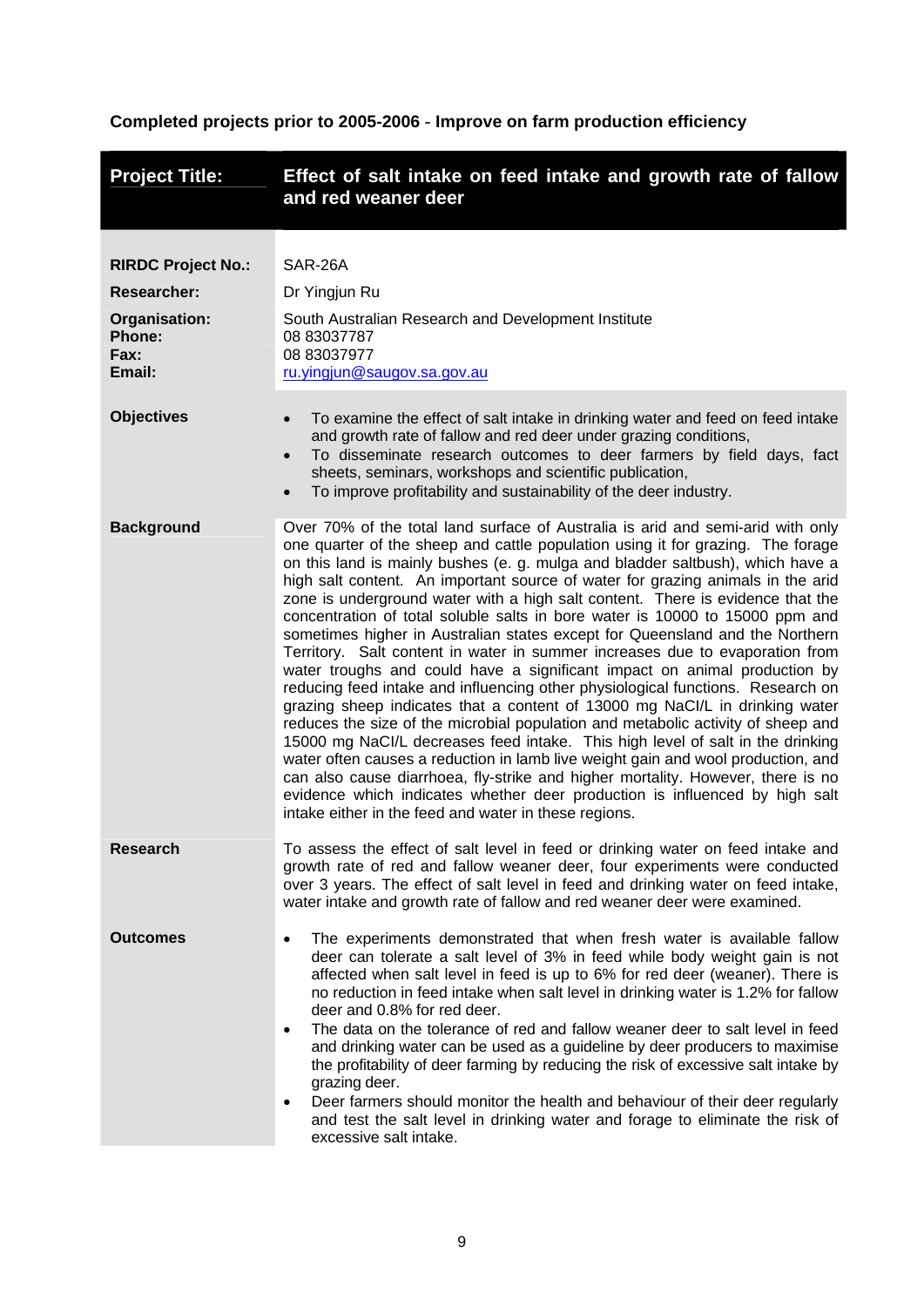| <b>Implications</b> | The data obtained in this study can be immediately adopted by the deer farmers<br>as guidelines for preventing excessive salt intake during the season. Farmers<br>should not feed fallow deer feed/forage containing over 3% salt even if fresh<br>water is available. The salt level in drinking water should be lower than 1.2% for<br>fallow weaner deer and 0.8% for red weaner deer to avoid any reduction in feed<br>intake. To achieve cost-effective venison production, deer farmers need to<br>regularly test the salt levels in drinking water and forage on their farm, especially<br>in dry, hot summers in southern Australia. Farmers also should be careful when<br>using the salt tolerance level of sheep or other livestock species as guidelines<br>for managing red or fallow deer due to the difference in species ability to cope<br>with excessive salt intake.                 |
|---------------------|----------------------------------------------------------------------------------------------------------------------------------------------------------------------------------------------------------------------------------------------------------------------------------------------------------------------------------------------------------------------------------------------------------------------------------------------------------------------------------------------------------------------------------------------------------------------------------------------------------------------------------------------------------------------------------------------------------------------------------------------------------------------------------------------------------------------------------------------------------------------------------------------------------|
| <b>Publications</b> | Ru, Y. J., P. C. Glatz and Z. H. Miao (2000). Impact of salt intake on red and<br>fallow deer production in Australia (A Review). Asian-Australasian Journal of<br>Animal Science, 13, 1779-1787.<br>Ru, Y. J. M. Fischer, P. C. Glatz, W. K. Peng and Y. M. Bao (2003). Effect of<br>salt level in the feed on performance of red and fallow weaner deer. Asian<br>Australasian Journal of Animal Science (submitted)<br>Ru, Y. J., M. Fischer, P. C. Glatz and Y. M. Bao (2003). Effect of salt<br>concentration in water on feed intake and growth rate of fallow weaner deer.<br>Recent Advances in Animal Nutrition in Australia. Vol. 14, pp. 1A.<br>Ru, Y. J. and P. C. Glatz (2004). Effect of salt level in feed and drinking water on<br>performance of red and fallow weaner deer. Proceedings of Australian Deer<br>Industry Biennial Conference, Mount Gambier, South Australia, Australia. |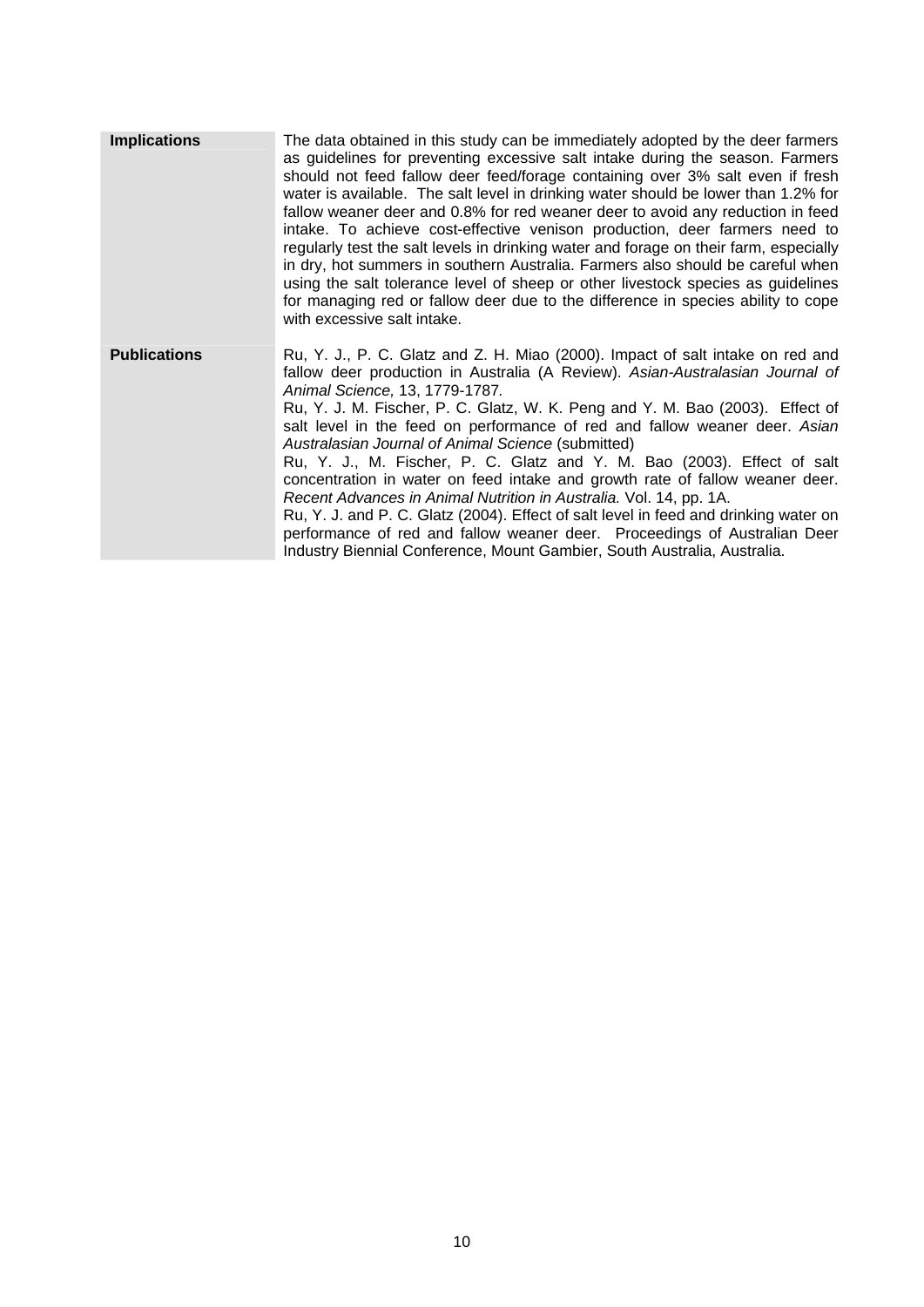<span id="page-15-0"></span>

| <b>Project Title:</b>                                                                        | Improving Deer Industry Profitability through Research<br><b>Uptake - Pilot Project</b>                                                                                                                                                                                                                                                                                                                                                                                                                                                                                                                                                                                                                                                                                                                                                                                                                                                                                                                                                   |
|----------------------------------------------------------------------------------------------|-------------------------------------------------------------------------------------------------------------------------------------------------------------------------------------------------------------------------------------------------------------------------------------------------------------------------------------------------------------------------------------------------------------------------------------------------------------------------------------------------------------------------------------------------------------------------------------------------------------------------------------------------------------------------------------------------------------------------------------------------------------------------------------------------------------------------------------------------------------------------------------------------------------------------------------------------------------------------------------------------------------------------------------------|
| <b>RIRDC Project No.:</b><br><b>Researcher:</b><br>Organisation:<br>Phone:<br>Fax:<br>Email: | CAM-1A<br>Gaye Cameron<br>G Cameron<br>03 5983 2030<br>03 5983 2030<br>camerongaye@hotmail.com                                                                                                                                                                                                                                                                                                                                                                                                                                                                                                                                                                                                                                                                                                                                                                                                                                                                                                                                            |
| <b>Objectives</b>                                                                            | Analyse the costs of production, and set benchmarks as industry<br>$\bullet$<br>standards.<br>Address the production issues of meeting carcase specifications and<br>$\bullet$<br>weaning percentages.<br>Assist farmers to market their products at the optimal time.<br>$\bullet$                                                                                                                                                                                                                                                                                                                                                                                                                                                                                                                                                                                                                                                                                                                                                       |
| <b>Background</b>                                                                            | Although RIRDC has funded research for deer farming in the past, some<br>farmers have not availed themselves of this information and others have not<br>put the information into practice. This program was planned to assist farmers<br>to take up the research findings so that deer farmers would become more<br>profitable.                                                                                                                                                                                                                                                                                                                                                                                                                                                                                                                                                                                                                                                                                                           |
| <b>Research</b>                                                                              | A survey was conducted to identify the knowledge and skills that might be<br>addressed to improve production which would lead to more profit. We<br>identified three areas to improve profitability, business bench marking,<br>feeding deer to meet carcase specifications and marketing deer at the<br>optimum time. By implementing the research into nutrition deer farmers are<br>able to meet carcase specifications. Farmers were encouraged to monitor<br>growth rates in order to market stock when prices are at a premium.                                                                                                                                                                                                                                                                                                                                                                                                                                                                                                     |
| <b>Outcomes</b>                                                                              | After identifying the skills required farmers were invited to join a discussion<br>group. Discussion groups have been the best method of improving production<br>and profitability in other grazing industries. Group meetings followed a simple<br>format of sharing farm activities and past experience as well as introducing<br>new research information. The meetings were held on farm where members<br>could see practical examples and demonstrations. The program ran over two<br>years. Farmers looked at the quantity and quality of the pasture they<br>produced and how they might utilize more pasture. The program followed the<br>annual deer production cycle, this included monitoring condition scores to<br>maximise conception rates. Discussion group members were encouraged to<br>participate in a business analysis workshop. This encouraged producers to<br>look at cost of production. Although only a small number supplied data for the<br>analysis we now have some business bench marks for the industry. |
| <b>Implications</b>                                                                          | The awareness of the availability of research information and programs to<br>assist deer farmers to become more profitable has increased. Members in the<br>discussion groups have new skills and are enthusiastic about continuing to<br>implement research results.                                                                                                                                                                                                                                                                                                                                                                                                                                                                                                                                                                                                                                                                                                                                                                     |
| <b>Publications</b>                                                                          | Tuckwell, C. (1998) Australian Deer Industry Manuals RIRDC Publications<br>Beatson, N. Campbell, A. & Judson, G. (2000) Deer Industry Manual New<br>Zealand Deer Master Project South Canterbury & North Otago Branch<br><b>NZDFA</b><br>Prograze ® NSW Agriculture<br>BizCheck for Red Meat ® Enterprise Health Check® Meat and Livestock<br>Australia                                                                                                                                                                                                                                                                                                                                                                                                                                                                                                                                                                                                                                                                                   |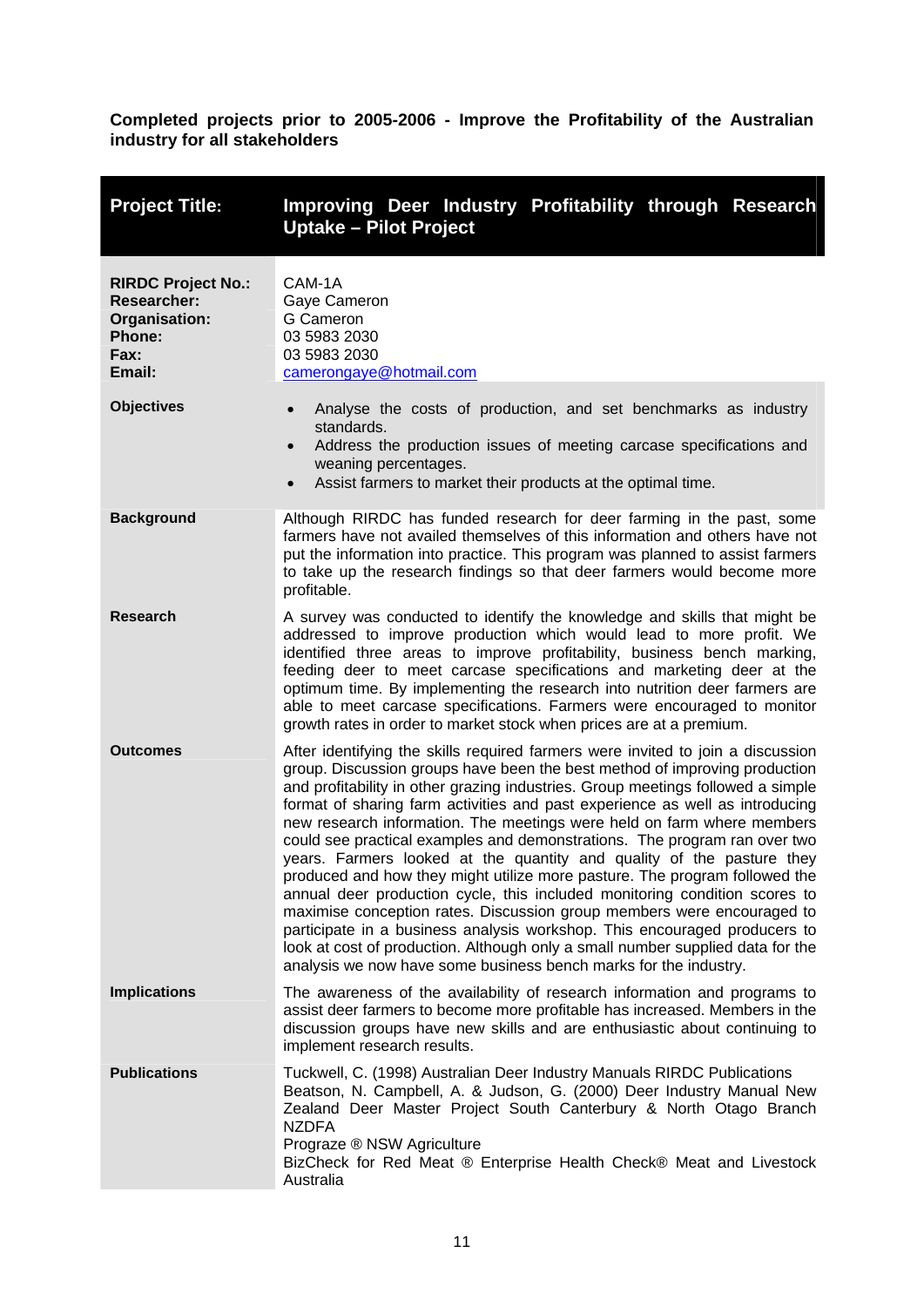<span id="page-16-0"></span>

| <b>Project Title:</b>                                            | Deer Production Handbook and Industry Statistics                                                                                                                                                                                                                                                                                                                                                                                                                                                                                                                                                                                                                                                                                                                                                                                                                                                                                                                                                                                                                                                                                                                                                                                                                                                                                                                                                                                               |
|------------------------------------------------------------------|------------------------------------------------------------------------------------------------------------------------------------------------------------------------------------------------------------------------------------------------------------------------------------------------------------------------------------------------------------------------------------------------------------------------------------------------------------------------------------------------------------------------------------------------------------------------------------------------------------------------------------------------------------------------------------------------------------------------------------------------------------------------------------------------------------------------------------------------------------------------------------------------------------------------------------------------------------------------------------------------------------------------------------------------------------------------------------------------------------------------------------------------------------------------------------------------------------------------------------------------------------------------------------------------------------------------------------------------------------------------------------------------------------------------------------------------|
| <b>RIRDC Project No.:</b><br><b>Researcher:</b><br>Organisation: | DIP-9A<br><b>Chris Tuckwell</b><br>Rural Industry Developments Pty Ltd<br>PO Box 1105<br>Gawler, SA, 1105                                                                                                                                                                                                                                                                                                                                                                                                                                                                                                                                                                                                                                                                                                                                                                                                                                                                                                                                                                                                                                                                                                                                                                                                                                                                                                                                      |
| <b>Phone:</b><br>Fax:<br>Email:                                  | 08 8523 3500<br>08 8523 3301<br>cdtuckwell@bigpond.com.au                                                                                                                                                                                                                                                                                                                                                                                                                                                                                                                                                                                                                                                                                                                                                                                                                                                                                                                                                                                                                                                                                                                                                                                                                                                                                                                                                                                      |
| <b>Objectives</b>                                                | Specific objectives were to continue the improvement of deer farmer<br>profitability by:<br>Assisting the commercial application of research results by producing<br>Deer Production Guide that presents up-to-date technical<br>a<br>information and findings of research in a practical and readable form.<br>Production of the Deer Production Guide as a PDF file that can, in the<br>$\bullet$<br>future, be linked by hypertext to an annotated bibliography maintained<br>as separate file on a CD-ROM (Note: This project did not budgeted to<br>undertake hypertext linking of documents).<br>Ongoing collection, interpretation and reporting of deer industry<br>$\bullet$<br>statistics and databases.                                                                                                                                                                                                                                                                                                                                                                                                                                                                                                                                                                                                                                                                                                                             |
| <b>Background</b>                                                | The Australian Deer industry continues to pursue broad community<br>acceptance as a profitable, sustainable Australian Livestock industry.<br>However Australian deer farmers have been slow to adopt improved<br>livestock management, handling technologies and pasture management<br>identified by various research projects. This is in part due to information<br>not being effectively communicated to existing and intending producers.<br>This book will be part of the Industry's ongoing assistance to deer<br>producers that will improve the profitability of their enterprises by<br>understanding existing and new technologies. The book covers a wide<br>range of topics including comprehensive information on industry origins,<br>transport, nutrition, reproduction, pasture management, health, quality<br>assurance programs, handling, body condition scoring, venison<br>production, velvet production, animal selection and the future for the<br>industry. This practical, ready reference manual will provide deer<br>producers with easily accessible information that will encourage efficient<br>and profitable deer management.<br>The expansion of the industry in Australia will also continue to be<br>dependent on objective collection, interpretation and dissemination of<br>positive market information as well as the development of marketing and<br>production strategies based on accurate records. |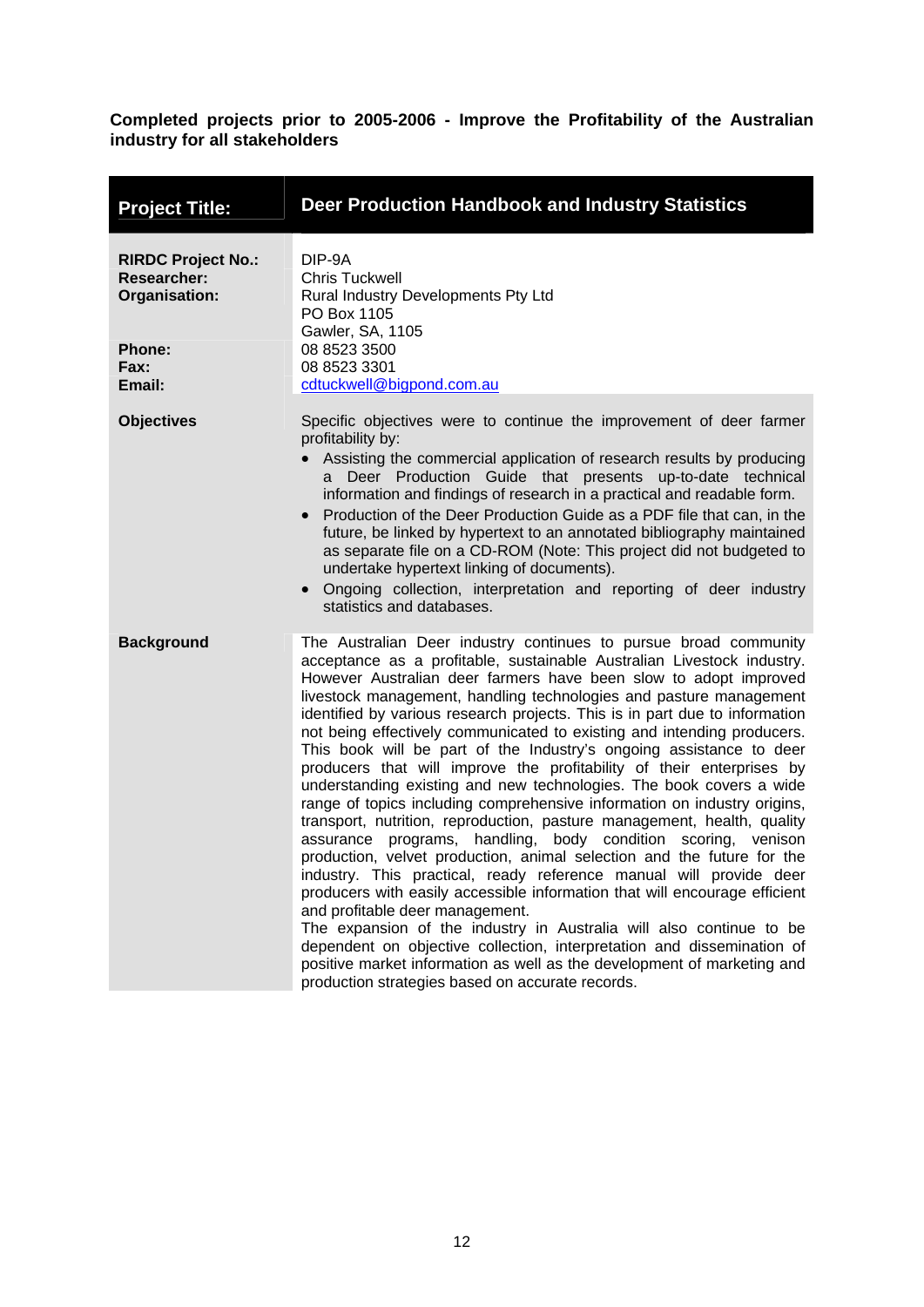| Research            | Project methodology included:<br>1. A review of deer research from Australia and throughout the world,<br>to produce a practical easy to read summary of technologies known<br>to improve enterprise and industry sustainability and profitability.<br>The production of 2,000 copies of a book of about 300 pages<br>2.<br>involved a review of each section of the book by appropriately<br>qualified referees selected for their technical competence and<br>expertise in particular fields<br>The Deer Production Guide is provided to RIRDC and the DIAA as a<br>3.<br>PDF file that will allow future linking, by hypertext, to an annotated<br>bibliography maintained as separate file on a CD-ROM by a<br>software specialist<br>Maintenance of deer industry contact lists, venison statistics and<br>4.<br>velvet statistics.<br>Regular and open reporting of market and other information to<br>5.<br>industry.                                                                                                                                                    |
|---------------------|---------------------------------------------------------------------------------------------------------------------------------------------------------------------------------------------------------------------------------------------------------------------------------------------------------------------------------------------------------------------------------------------------------------------------------------------------------------------------------------------------------------------------------------------------------------------------------------------------------------------------------------------------------------------------------------------------------------------------------------------------------------------------------------------------------------------------------------------------------------------------------------------------------------------------------------------------------------------------------------------------------------------------------------------------------------------------------|
| Outcomes            | The `Deer Farming Handbook' that provides up-to-date practical<br>information on all aspects of deer farming has been printed and is<br>available. The handbook provides Australia's deer farmers with easy<br>access to information that will improve the average performance of<br>Australian deer herds. The Handbook promotes the Deer Industry's<br>National Velvet Accreditation Scheme, provides advice on why it exists,<br>what is involved in obtaining accreditation and how to seek accreditation.<br>It also promotes the Deer Industry's Quality Assurance program, its<br>benefits and how people should seek and maintain accreditation. The<br>'Deer Farming Handbook' demonstrates the improved returns from<br>improved quality and highlights links that improvement in quality to the<br>adoption of quality assurance program principals and practices.<br>The database of industry venison and velvet statistics has continued its<br>development and statistical data has been collected and reported to<br>industry during the year and in this report |
| <b>Implications</b> | This report highlights again that the future of the current industry is<br>inextricably linked to demand from international markets over which it has<br>little control and to its ability to produce and market quality assured<br>products that consistently meet consumer specifications. Although other<br>reports have highlighted this fact, to survive, Australia's deer farmers<br>need to receive relatively high returns, compared to other livestock<br>species, for the meat they produce. Keys to consistently high returns<br>include: (i) reducing direct competition in markets; (ii) the development<br>and adoption of Quality Assurance programs that guarantee clients<br>consistently receive product that meets all their specifications, and (iii)<br>boutique marketing in high value markets suited to the scale of<br>production.                                                                                                                                                                                                                     |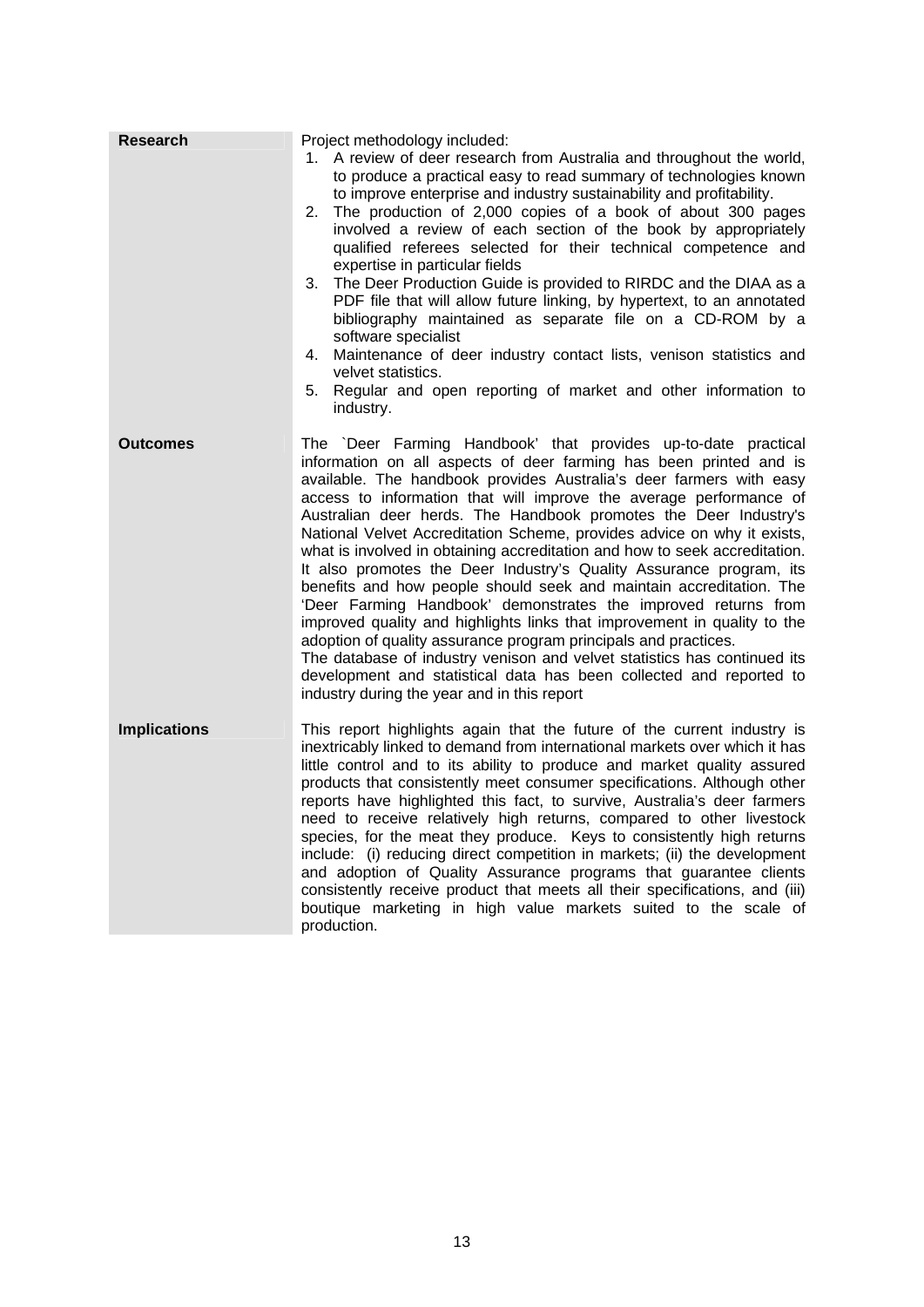<span id="page-18-0"></span>

| <b>Project Title:</b>                                                             | <b>Generic Investment Proposal Development</b>                                                                                                                                                                                                                                                                                                                                                                                                                                                                                                                                                                                                                                                                                                                                                                                                                                                                                                                                                                                  |
|-----------------------------------------------------------------------------------|---------------------------------------------------------------------------------------------------------------------------------------------------------------------------------------------------------------------------------------------------------------------------------------------------------------------------------------------------------------------------------------------------------------------------------------------------------------------------------------------------------------------------------------------------------------------------------------------------------------------------------------------------------------------------------------------------------------------------------------------------------------------------------------------------------------------------------------------------------------------------------------------------------------------------------------------------------------------------------------------------------------------------------|
| <b>RIRDC Project No.:</b><br><b>Researcher:</b><br>Organisation:<br><b>Phone:</b> | <b>DIP-12A</b><br><b>Chris Tuckwell</b><br>Rural Industry Developments Pty Ltd<br>PO Box 1105<br>Gawler, SA, 1105<br>08 8523 3500                                                                                                                                                                                                                                                                                                                                                                                                                                                                                                                                                                                                                                                                                                                                                                                                                                                                                               |
| Fax:<br>Email:                                                                    | 08 8523 3301<br>cdtuckwell@bigpond.com.au                                                                                                                                                                                                                                                                                                                                                                                                                                                                                                                                                                                                                                                                                                                                                                                                                                                                                                                                                                                       |
| <b>Objectives</b>                                                                 | Specific objectives were to develop a business investment plan for<br>the Australian Deer Industry that can be used to attract large<br>corporate and financial institution investment into deer farming and<br>to seek investment on the basis of the proposal.                                                                                                                                                                                                                                                                                                                                                                                                                                                                                                                                                                                                                                                                                                                                                                |
| <b>Background</b>                                                                 | To expand and consolidate the deer industry there is a need to attract<br>new investors.<br>The Deer Industry Association has approached some superannuation<br>funds that have advised they may be interested in such an investment<br>(superannuation funds invest about 5% of their funds in agribusiness<br>investments) but require a full business plan for evaluation by an<br>independent review company. The plan would need to provide details of<br>a complete purchase/lease package for a large commercial deer<br>enterprise including land, equipment, animals and management.<br>The total cost of such an investment is likely to be at least \$4 million and<br>will require a complete ten-year financial plan. The enterprise is<br>envisaged as a velvet and venison operation to achieve a dual income<br>stream to offset market fluctuations in each commodity.                                                                                                                                         |
| <b>Research</b>                                                                   | Project methodology included:<br>Part A<br>A review of deer industry statistics from RIRDC funded deer industry<br>development projects and other appropriate papers.<br>Develop a draft business investment plan for consideration<br>by<br>appropriate industry representatives<br>Amend the draft plan as required and complete development of the<br><b>Investment Proposal</b><br>Develop a PowerPoint © presentation for use with the proposal<br>Part B<br>Develop a dossier of information that can be made available to financial<br>institutions assessing deer enterprise development applications<br>In association with industry leaders present the proposal to selected<br>investment groups<br>Provide the proposal to the DIAA to actively seek investment on the basis<br>of the Plan.<br>The investment proposal package will be provided to leaders of the Deer<br>Industry Association of Australia to allow them to actively seek<br>investment in the industry using the plan developed by this project. |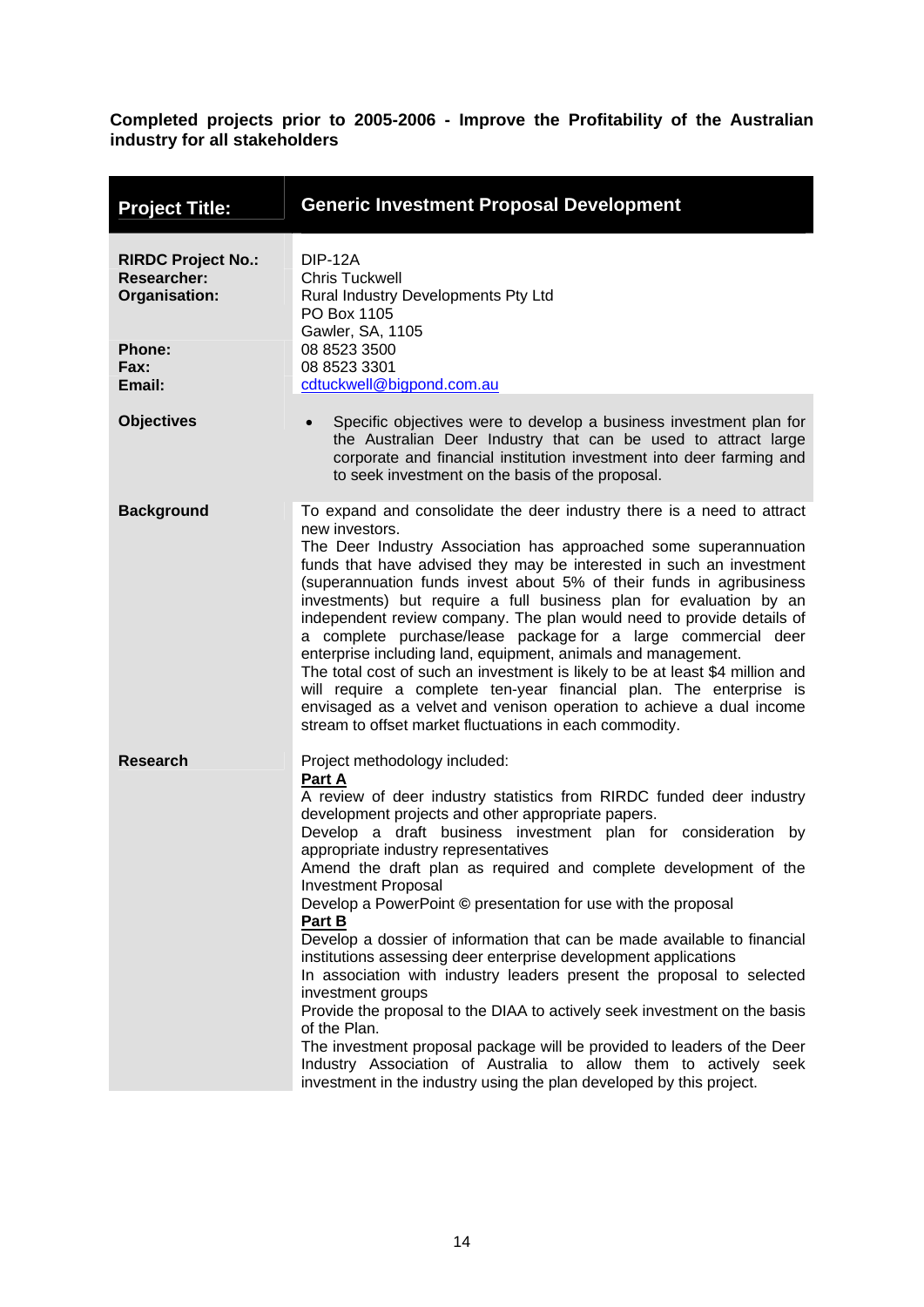| <b>Outcomes</b>     | To provide the Australian Deer industry with an investment proposal<br>developed with supportable objective data that encourages new<br>investment in the industry and provides a basis for much needed industry<br>growth. Investment in commercial properties that manage large deer<br>herds will enhance the total industry, as it will strengthen the supply base<br>for venison marketers and velvet processors.<br>The project's Principal Research Officer, in association with industry<br>leaders present the investment proposal to selected financial institution<br>(s) to encourage their investment in the Australian deer industry. These<br>presentations will also be used by to train and give confidence to industry<br>leaders to provide presentations to other institutions in the future. |
|---------------------|-------------------------------------------------------------------------------------------------------------------------------------------------------------------------------------------------------------------------------------------------------------------------------------------------------------------------------------------------------------------------------------------------------------------------------------------------------------------------------------------------------------------------------------------------------------------------------------------------------------------------------------------------------------------------------------------------------------------------------------------------------------------------------------------------------------------|
| <b>Implications</b> | This report highlights that the future of the Australian deer industry and<br>new investment in it, is strongly linked to programs of market<br>development. Investors seek opportunities that are market pulled rather<br>than production pushed.<br>Advice from investment analysers suggests an investment proposal such<br>as the one developed by this project is unlikely to successfully attract<br>investment given the relatively high value of the Australian dollar and the<br>fact that the proposers of the investment (DIAA) are not offering hands-<br>on involvement and continual interest in the investment project.                                                                                                                                                                            |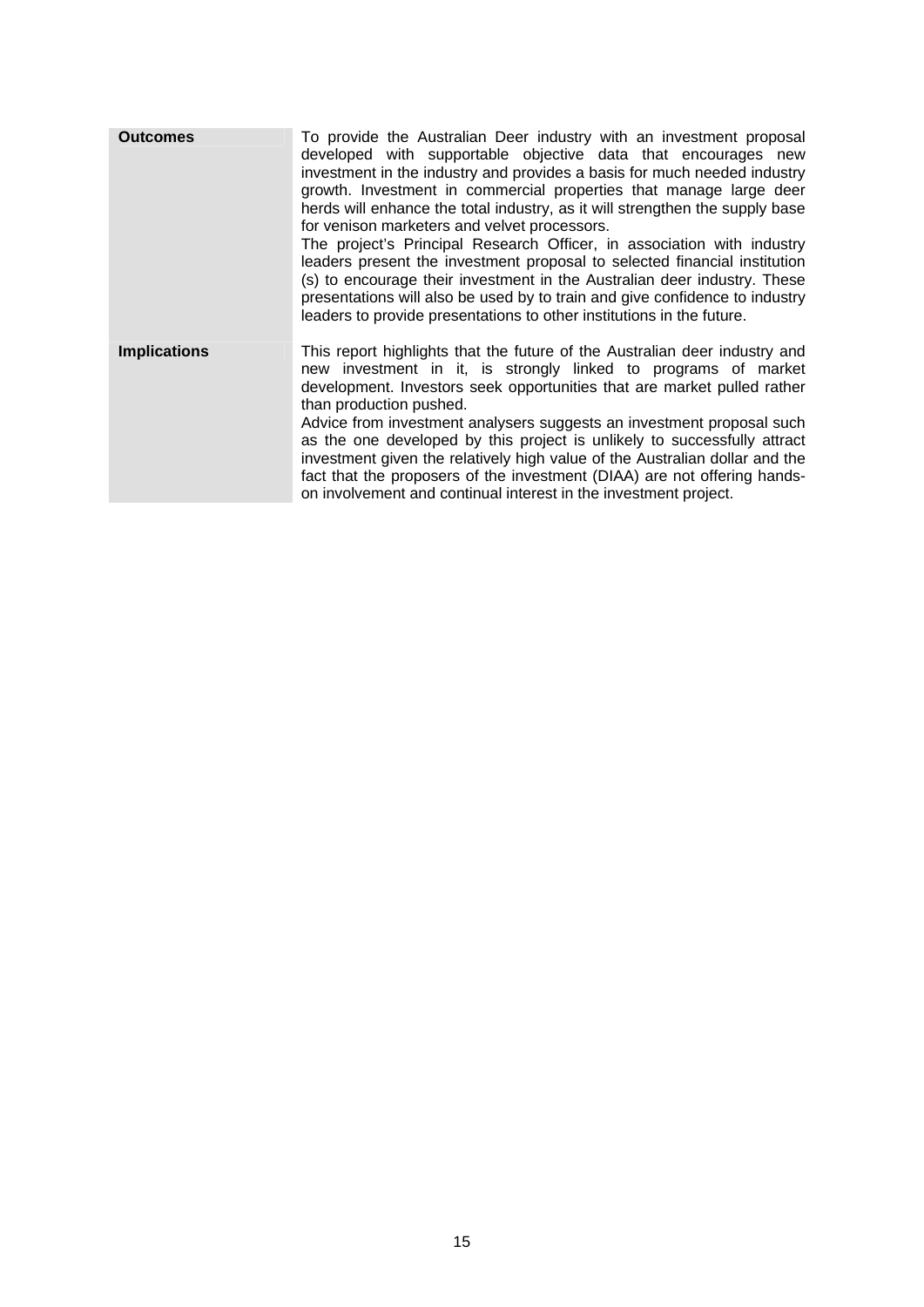<span id="page-20-0"></span>

| <b>Project Title:</b>                                            | A complete guide to deer farming in Australia                                                                                                                                                                                                                                                                                                                                                                                                                                                                                                                     |
|------------------------------------------------------------------|-------------------------------------------------------------------------------------------------------------------------------------------------------------------------------------------------------------------------------------------------------------------------------------------------------------------------------------------------------------------------------------------------------------------------------------------------------------------------------------------------------------------------------------------------------------------|
| <b>RIRDC Project No.:</b><br><b>Researcher:</b><br>Organisation: | KDI-26A<br>Pamela Horsley- Kondinin Group<br>Kondinin Group Inc.<br>PO Box 913<br>Cloverdale WA 6105                                                                                                                                                                                                                                                                                                                                                                                                                                                              |
| <b>Phone:</b><br><b>Fax:</b><br>Email:<br><b>Objectives</b>      | 08 9478 3343<br>08 9478 3353<br>pamelah@kondinin.com.au                                                                                                                                                                                                                                                                                                                                                                                                                                                                                                           |
|                                                                  | This project aims to research and report on every area of the<br>Australian deer industry. The report is aimed at farmers interested in<br>farming deer, either as an entirely new enterprise or in conjunction<br>with their existing livestock enterprises.                                                                                                                                                                                                                                                                                                     |
| <b>Background</b>                                                | With an estimated gross value of about \$7 million, it is surprising that<br>very few Australian farmers know much about deer farming and the<br>domestic and export opportunities for venison and velvet.<br>This report was written to provide a clear, informative introduction into<br>deer farming in Australia. It covers areas such as latest production<br>methods and technologies, general deer husbandry, marketing options,<br>economics, getting started, breed options, integration with other livestock<br>and farming enterprises and processing. |
| <b>Research</b>                                                  | The report topics have been thoroughly researched with continuous<br>consultation with industry experts, including Mr Chris Tuckwell, the<br>RIRDC Deer Research Manager and representatives from the Deer<br>Industry Association of Australia.<br>Case studies have been conducted on existing deer farmers including<br>how and why they got involved in the industry and how they have<br>integrated deer farming with their existing enterprises.                                                                                                            |
| <b>Outcomes</b>                                                  | The slow growth of the industry has hampered the development deer<br>farming in Australia, but this report shows despite this there are still some<br>large, well-established deer farm operating very successfully. The case<br>studies indicate farms producing both velvet and venison are the most<br>viable, but farmers looking to enter the industry should consider things<br>like location of abattoirs, potential markets and species selection.                                                                                                        |
| <b>Implications</b>                                              | This report will be an invaluable tool for farmers looking to get involved in<br>the Australian deer industry as it provides clear, easy-to-read, practical<br>information on all aspects of the industry.                                                                                                                                                                                                                                                                                                                                                        |
| <b>Publications</b>                                              | Kondinin Group Farming Ahead, March 2004, pp42-57, "Deer farming in<br>Australia - Research Report".                                                                                                                                                                                                                                                                                                                                                                                                                                                              |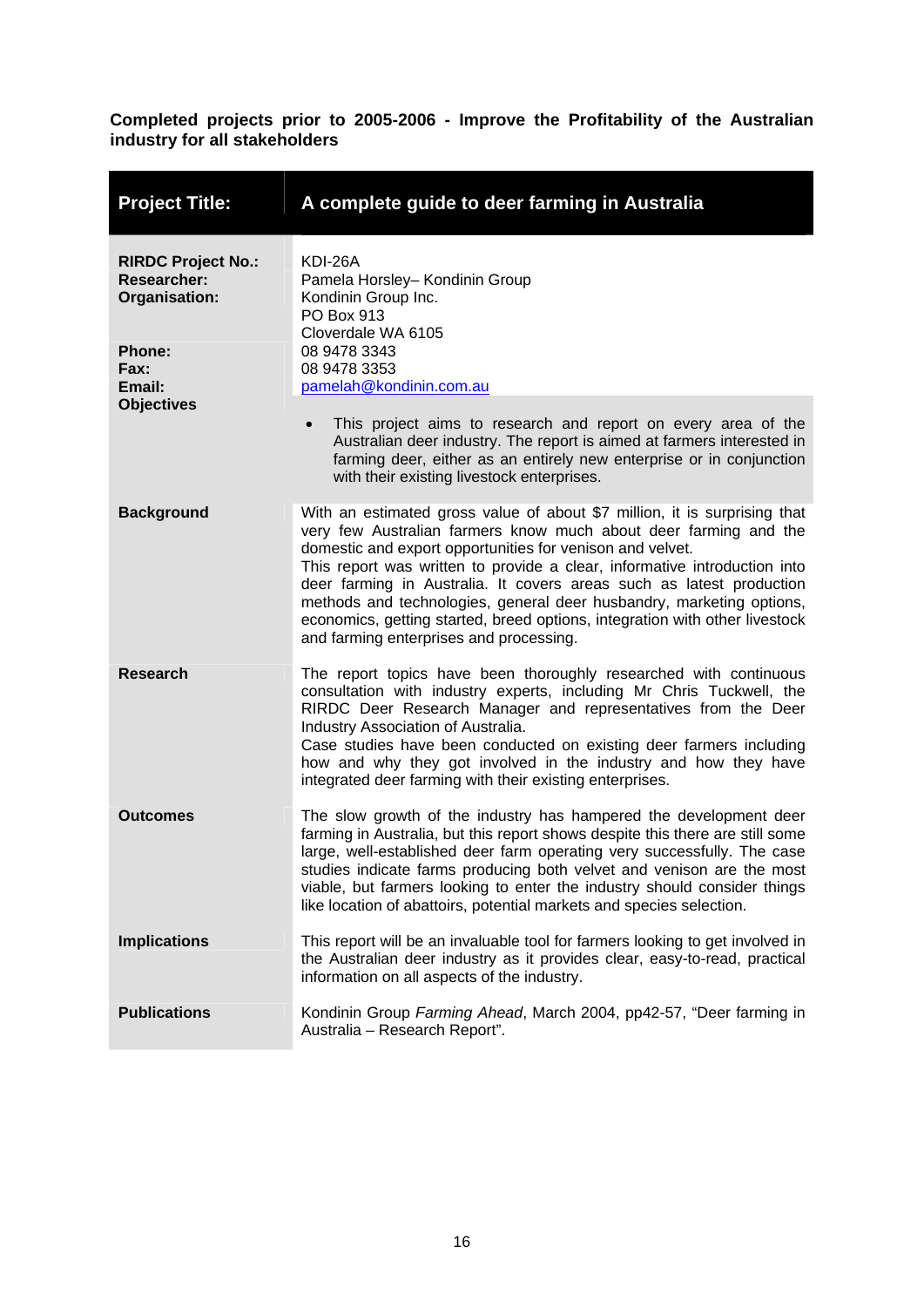<span id="page-21-0"></span>

| <b>Project Title</b>                                                                                | <b>Venison Quality Assurance</b>                                                                                                                                                                                                                                                                                                                                                                                                                                                                                                                                                                                                                      |
|-----------------------------------------------------------------------------------------------------|-------------------------------------------------------------------------------------------------------------------------------------------------------------------------------------------------------------------------------------------------------------------------------------------------------------------------------------------------------------------------------------------------------------------------------------------------------------------------------------------------------------------------------------------------------------------------------------------------------------------------------------------------------|
| <b>RIRDC Project No.:</b><br><b>Researcher:</b><br>Organisation:<br><b>Phone:</b><br>Fax:<br>Email: | <b>DIP-11A</b><br><b>Chris Tuckwell</b><br>Rural Industry Developments Pty Ltd<br>PO Box 1105<br>Gawler, SA, 1105<br>(08) 8523 3500<br>(08) 8523 3301<br>cdt@bigpond.net.au                                                                                                                                                                                                                                                                                                                                                                                                                                                                           |
| <b>Objectives</b>                                                                                   | To continue the improvement of the Australian Deer industry Quality<br>Assurance program by upgrading the existing Deer QAMA software<br>program that will improve the capability of the software and in particular<br>provide deer farmers with a previously unavailable ability to:<br>Record, store, report and analyse data related to animal body weights<br>Record, store, report and analyse data related to velvet antler<br>$\bullet$<br>production<br>Undertake some statistical analyses of body weight and velvet weight<br>$\bullet$<br>data.                                                                                            |
| <b>Background</b>                                                                                   | The project sought to improve the original Deer QAMA program.<br>Suggested improvements will assist enterprise management and are also<br>likely to make the program more attractive to international markets.                                                                                                                                                                                                                                                                                                                                                                                                                                        |
| <b>Research</b>                                                                                     | Project methodology will included:<br>1. Discussion and negotiation of the requirements for the upgrading<br>of the software of industry representatives with the project's<br>principal researcher and a computer-programming specialist<br>2. Employing a computer-programming specialist to design and<br>produce an upgraded version of the Deer QAMA software<br>program, under the direction of the Principal researcher<br>3. Assessment and testing of the software during its development by<br>selected industry representatives<br>4. Designing the program to allow for future upgrading<br>or<br>amendment should that become necessary. |
| <b>Outcomes</b>                                                                                     | The `Deer Quality Assurance Management and Analysis' (Deer QAMA)<br>has been rewritten to allow easier recording, storing and reporting of all<br>information that must be maintained by all businesses accredited by the<br>Deer Industry QA program.                                                                                                                                                                                                                                                                                                                                                                                                |
| <b>Implications</b>                                                                                 | The upgraded Deer QAMA program helps provide credibility and audibility<br>of the Australian Deer industry QA programs that is required by the<br>marketplace while simplifying the requirements of data entry by users.                                                                                                                                                                                                                                                                                                                                                                                                                              |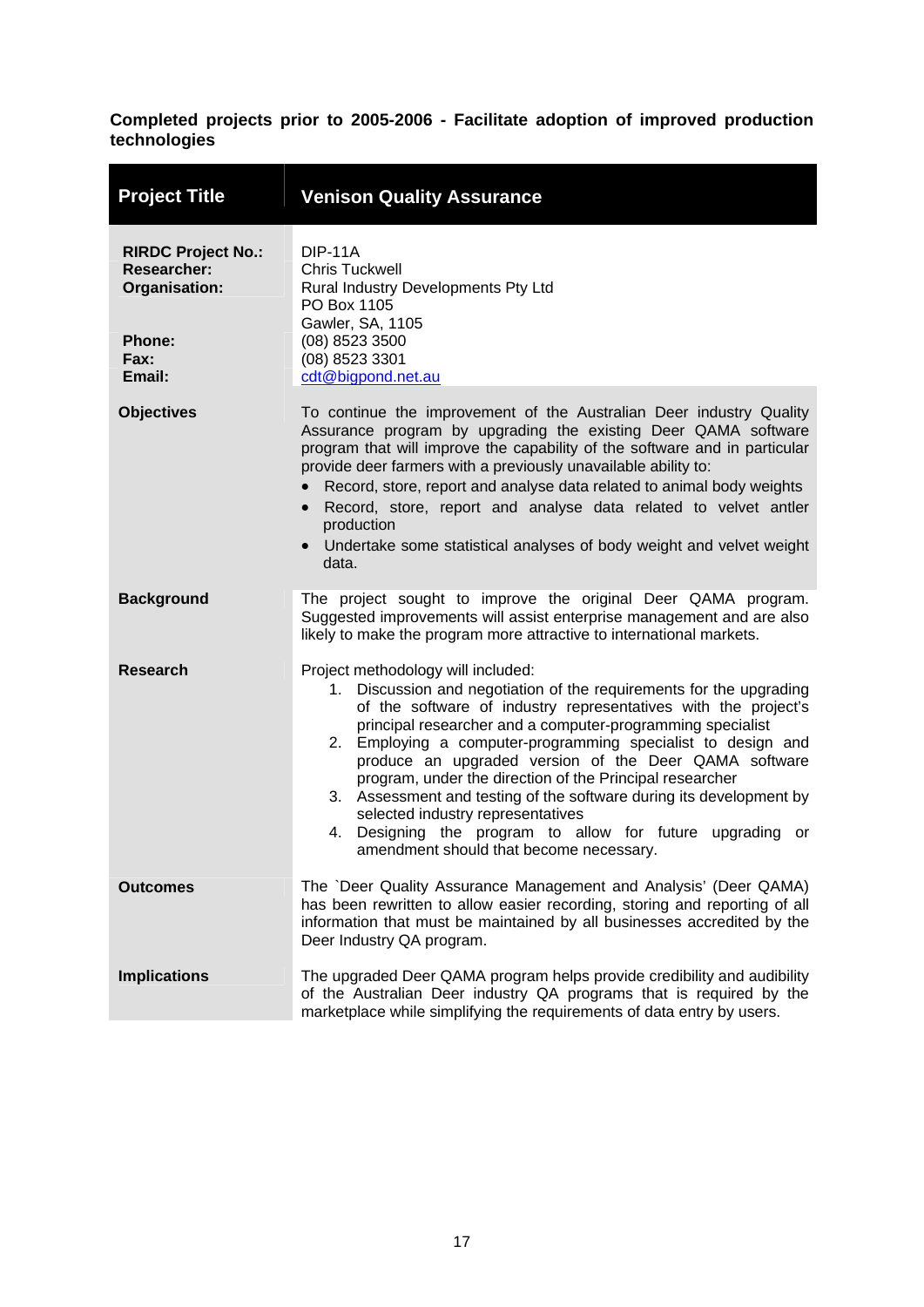<span id="page-22-0"></span>

| <b>Project Title</b>                                                                                              | Dissemination of results of research projects - 2                                                                                                                                                                                                                                                                                                                                                                                                                                                                                                                                                                                                                                                                                                                                                                                                                                                                                                                                                                                                                                                                                                                                                                                                                                                                                                                                                                                   |
|-------------------------------------------------------------------------------------------------------------------|-------------------------------------------------------------------------------------------------------------------------------------------------------------------------------------------------------------------------------------------------------------------------------------------------------------------------------------------------------------------------------------------------------------------------------------------------------------------------------------------------------------------------------------------------------------------------------------------------------------------------------------------------------------------------------------------------------------------------------------------------------------------------------------------------------------------------------------------------------------------------------------------------------------------------------------------------------------------------------------------------------------------------------------------------------------------------------------------------------------------------------------------------------------------------------------------------------------------------------------------------------------------------------------------------------------------------------------------------------------------------------------------------------------------------------------|
| <b>RIRDC Project No.:</b><br><b>Researcher:</b><br><b>Organisation:</b><br><b>Phone:</b><br><b>Fax:</b><br>Email: | <b>DIP-15A</b><br><b>Chris Tuckwell</b><br>Rural Industry Developments Pty Ltd<br>PO Box 1105<br>Gawler, SA, 1105<br>(08) 8523 3500<br>(08) 8523 3301<br>cdt@bigpond.net.au                                                                                                                                                                                                                                                                                                                                                                                                                                                                                                                                                                                                                                                                                                                                                                                                                                                                                                                                                                                                                                                                                                                                                                                                                                                         |
| <b>Objectives</b>                                                                                                 | To continue the improvement of deer farmer profitability by:<br>• Expanding the series of seminars undertaken during 2003/2004 to<br>disseminate information and encourage uptake of results of research<br>• The ongoing collection, interpretation and reporting of deer industry<br>statistics and servicing the Venstat program.                                                                                                                                                                                                                                                                                                                                                                                                                                                                                                                                                                                                                                                                                                                                                                                                                                                                                                                                                                                                                                                                                                |
| <b>Background</b>                                                                                                 | The Australian Deer industry continues to pursue broad community<br>acceptance as a profitable, sustainable Australian Livestock industry.<br>However Australian deer farmers have been slow to adopt improved<br>livestock management, handling technologies and pasture management<br>identified by various research projects. This is in part due to information<br>not being effectively communicated to existing and intending producers.<br>The seminar series during 2003/2004 based on The Deer Farming<br>Handbook (DFH) produced by RIRDC project DIP-9A provided people with<br>comprehensive information on industry origins, transport, nutrition,<br>reproduction, pasture management, health, quality assurance programs,<br>handling, body condition scoring, venison production, velvet production,<br>animal selection and the future for the industry. The success of the first<br>seminar series led to a second series of seminars based on the book. The<br>seminars provided deer producers with a practical interpretation of results<br>of research to encourage efficient and profitable deer management. The<br>expansion of the industry in Australia continues to be dependent on<br>objective collection, interpretation and dissemination of positive market<br>information as well as the development of marketing and production<br>strategies based on accurate records like those reported here. |
| <b>Research</b>                                                                                                   | Project methodology included:<br>• Promotion of the new DFH and the practical interpretation and<br>application of research findings contained within it.<br>• Updating and amendment of visual aids and training information from<br>information contained in the DFH to run seminars that provide practical<br>interpretations of production related deer research from Australia and<br>throughout the world.<br>Development was undertaken in consultation with other industry<br>specialists<br>• Maintenance of deer industry venison statistics and velvet statistics with<br>regular and open reporting of market and other information to industry<br>and related agricultural interests.                                                                                                                                                                                                                                                                                                                                                                                                                                                                                                                                                                                                                                                                                                                                  |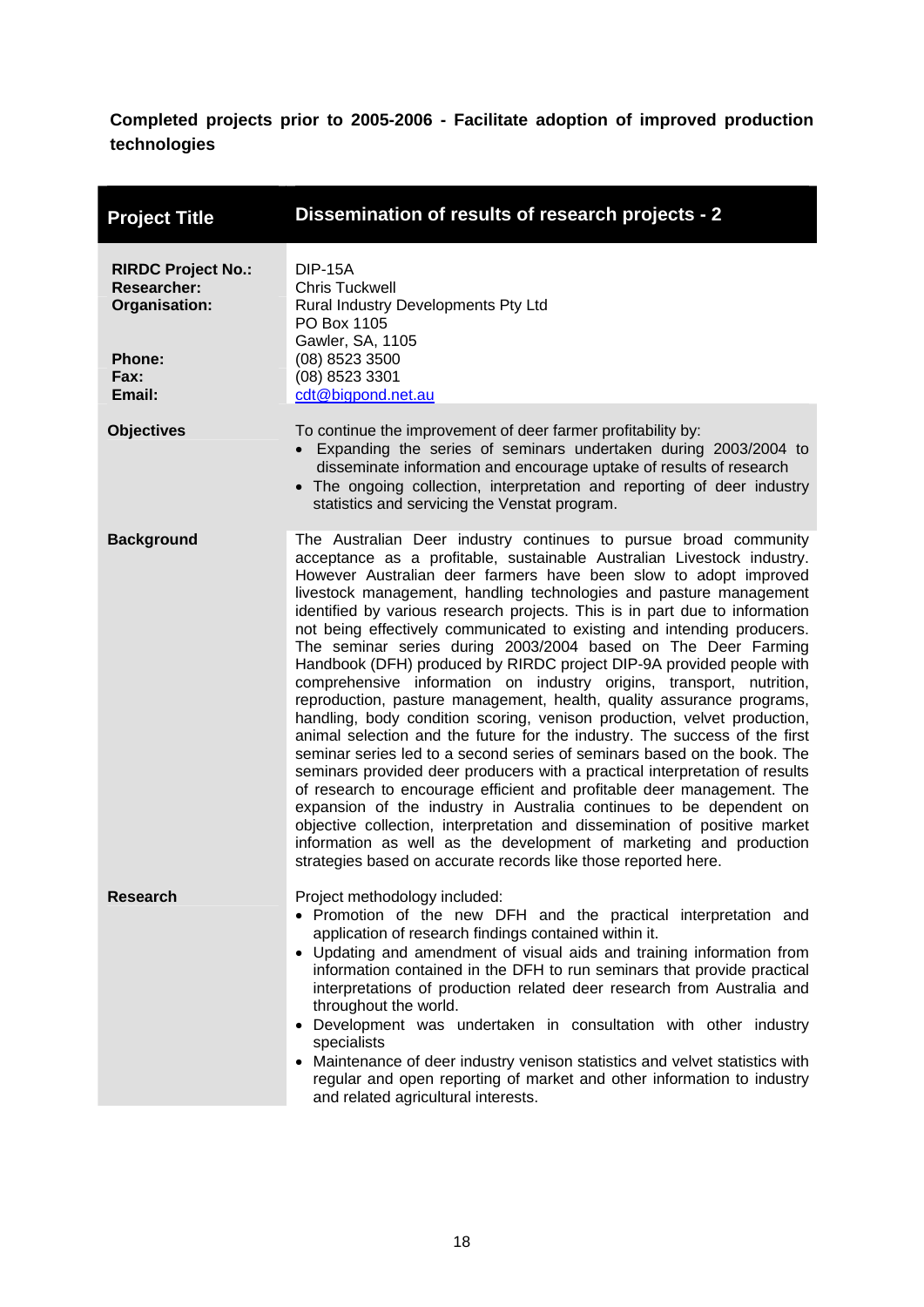| <b>Outcomes</b>     | A previously developed set of seven PowerPoint © presentations and<br>associated sets of seminar participant notes were developed for use with<br>the seminars. Notes provide links to relative sections in the DFH. As well,<br>an improved spreadsheet was developed to assist people understand<br>some of the nutrition research and more easily and efficiently estimate<br>feed requirements of their stock.<br>The database of industry venison and velvet statistics has continued its                                                                                                                                     |
|---------------------|------------------------------------------------------------------------------------------------------------------------------------------------------------------------------------------------------------------------------------------------------------------------------------------------------------------------------------------------------------------------------------------------------------------------------------------------------------------------------------------------------------------------------------------------------------------------------------------------------------------------------------|
|                     | development and statistical data has been collected and reported to<br>industry during the year and in this report                                                                                                                                                                                                                                                                                                                                                                                                                                                                                                                 |
| <b>Implications</b> | Seminars conducted as part of this project have demonstrated that<br>Australian deer farmers clearly thought that they benefited from the<br>seminars and felt that they were better able to understand the information<br>presented and were more likely to implement new technologies and<br>management practices on the basis of their new understanding. Seminar<br>results also suggest only a small percentage of deer farmers are aware of<br>results or RIRDC funded research. It appears the seminars are a valuable<br>tool for promoting, explaining and encouraging the adoption of RIRDC<br>funded research projects. |
|                     | Statistics not only continue to show the depressed nature of the industry<br>but suggest areas where correct application of research results may help<br>improve the long term prospects for the industry.                                                                                                                                                                                                                                                                                                                                                                                                                         |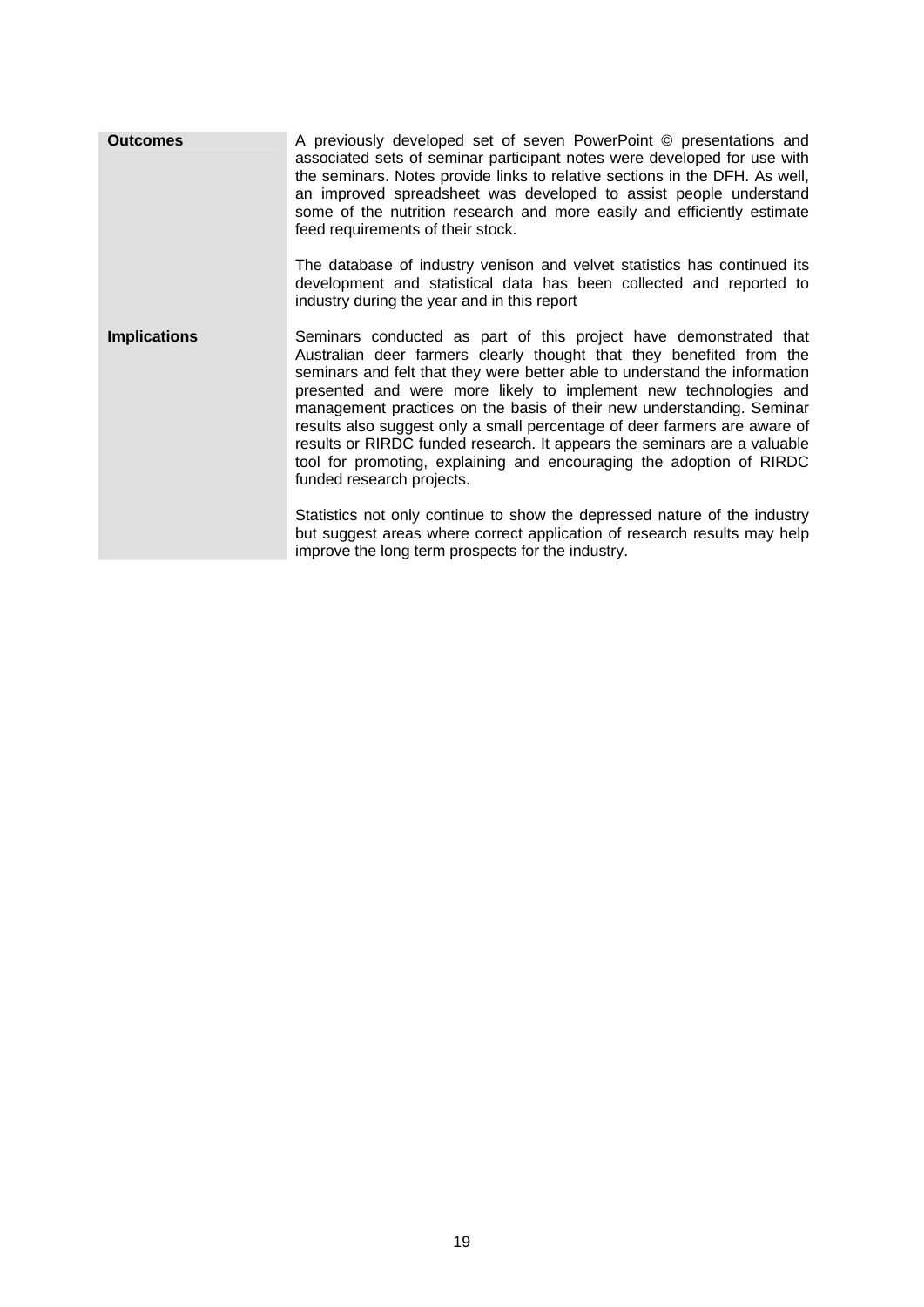<span id="page-24-0"></span>

| <b>Project Title</b>                             | <b>Restoration of Cartilage by Novel Gene Therapy</b>                                                                                                                                                                     |                                                                                                                                                                                                                                                                                                            |
|--------------------------------------------------|---------------------------------------------------------------------------------------------------------------------------------------------------------------------------------------------------------------------------|------------------------------------------------------------------------------------------------------------------------------------------------------------------------------------------------------------------------------------------------------------------------------------------------------------|
| <b>RIRDC Project No.:</b><br><b>Researchers:</b> | MAT-1A<br>Dennis White<br>16 Denham Avenue,<br>Denham's Beach 2536                                                                                                                                                        | Prof. Peter Ghosh<br>Institute of Bone & Joint Research<br>University of Sydney and Royal<br>North Shore Hospital                                                                                                                                                                                          |
| Organisation:<br><b>Phone:</b><br>Fax:           | Matrix Gene Pty Ltd<br>16 Denham Avenue<br>Denham's Beach 2536<br>02-4472 1162<br>02-4472 1162                                                                                                                            |                                                                                                                                                                                                                                                                                                            |
| Email:                                           | nancy.W7569@bigpond.com.au                                                                                                                                                                                                |                                                                                                                                                                                                                                                                                                            |
| <b>Objectives</b>                                |                                                                                                                                                                                                                           | The ultimate objective of the present study was to evaluate the potential<br>of a recently discovered gene DACC-7 as an appropriate means for<br>transfecting chondrocytes or mesenchymal stem cells which when<br>transplanted into the cartilage defects would result in a successful repair.            |
| <b>Background</b>                                | lead to osteoarthritis (OA).                                                                                                                                                                                              | Articular cartilage has little capacity to spontaneously repair the defects<br>caused by traumatic injuries or necrosis which, if untreated, will eventually                                                                                                                                               |
|                                                  | The medical management of OA has achieved limited progress in the past<br>decades; the drugs currently available suppressing the symptoms rather than<br>improving the underlying pathology responsible for the symptoms. |                                                                                                                                                                                                                                                                                                            |
|                                                  | ameliorated.                                                                                                                                                                                                              | More recently researchers have focused on transplantation procedures that<br>offer the potential to repair and restore a new matrix in cartilage defects. By<br>this means it is anticipated that the on-set and/or progression of OA will be                                                              |
| <b>Research</b>                                  | molecular level.                                                                                                                                                                                                          | We have investigated the functions of this gene at both the cellular and                                                                                                                                                                                                                                   |
|                                                  | primary monolayer cultures.                                                                                                                                                                                               | The protocol used for these studies consisted essentially of dissecting<br>articular cartilage and bone marrow from 4 month old NZ white rabbits and<br>establishing colonies of chondrocytes and mesenchymal stem cells in                                                                                |
|                                                  | laboratories.                                                                                                                                                                                                             | These cells were then either transiently non-virally transfected with hDACC-7<br>or its vector (mock-transfected) using methods already established in our                                                                                                                                                 |
|                                                  |                                                                                                                                                                                                                           | The transfected cells were then grown in the calcium alginate biomatrix<br>beads in readiness for the subsequent transplantation operations.                                                                                                                                                               |
|                                                  | the defects was left unfilled to serve as a non-treated control.                                                                                                                                                          | Three circular osteochondral defects were created in the patella-femoral<br>groove of both joints of a group of female 3-4 month old NZ white rabbit<br>siblings, into which was transplanted either the biomatrix control, the<br>biomatrix containing the seeded transfected chondrocytes or MSC. One of |
|                                                  |                                                                                                                                                                                                                           | Animals were euthenased at eleven weeks post-surgery, joints dissected out<br>and examined macroscopically, photographed, and osteochondral slices,                                                                                                                                                        |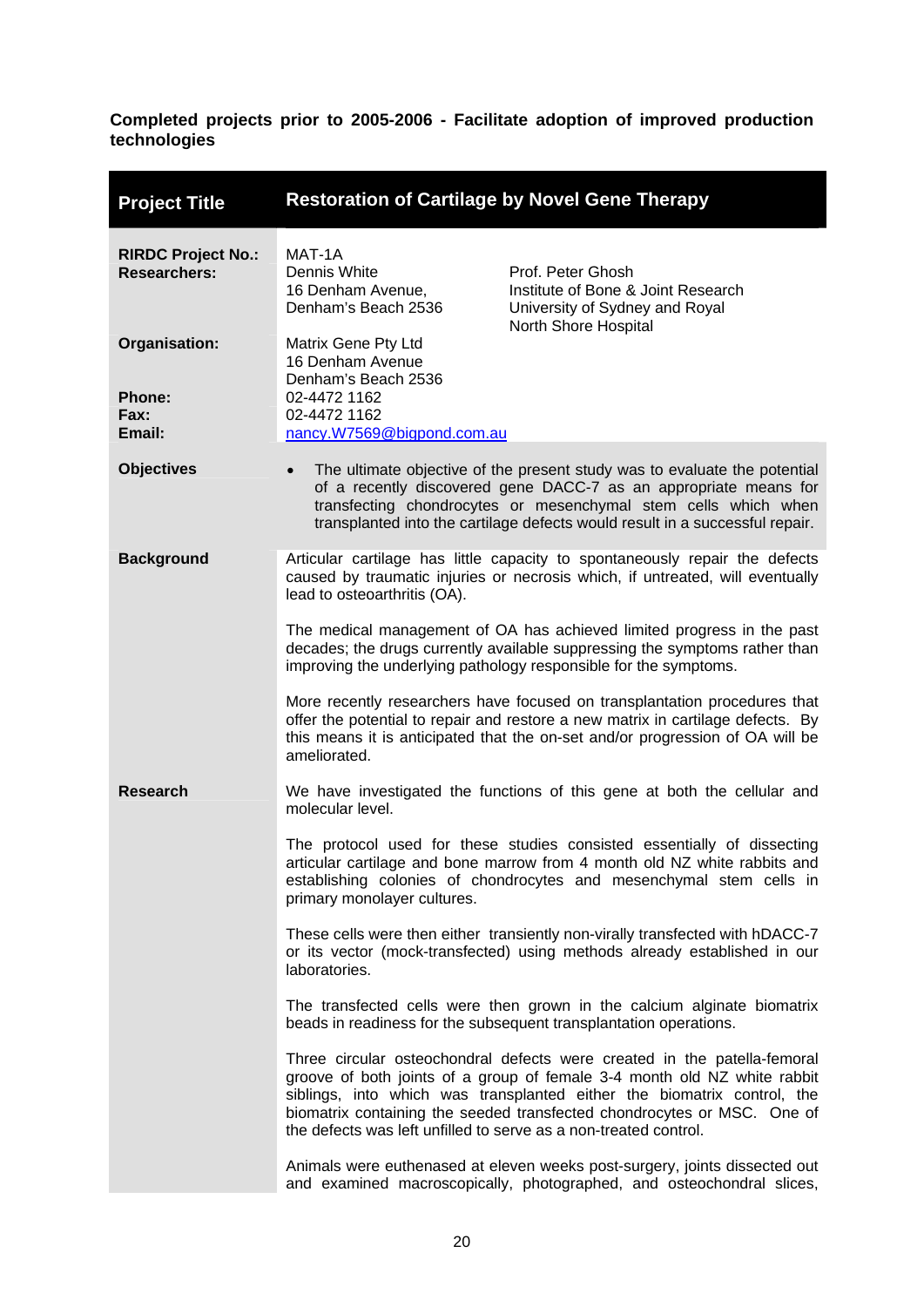|                     | encompassing the defects, cut with a fine band saw.                                                                                                                                                                                                                                                                                                                                                                                                                                                                                                                              |
|---------------------|----------------------------------------------------------------------------------------------------------------------------------------------------------------------------------------------------------------------------------------------------------------------------------------------------------------------------------------------------------------------------------------------------------------------------------------------------------------------------------------------------------------------------------------------------------------------------------|
|                     | Histological sections were prepared from these blocks and stained with H&E<br>and Toluidine Blue prior to examination and scoring to ascertain the extent of<br>repair using a published scoring system. The protocol for this study was<br>approved by the Animal Ethics Review Committee of the CSIRO Molecular<br>Sciences Division, North Ryde, Sydney.and establishing colonies of<br>chondrocytes and mesenchymal stem cells in primary monolayer cultures.                                                                                                                |
|                     | These cells were then either transiently non-virally transfected with hDACC-7<br>or its vector (mock-transfected) using methods already established in our<br>laboratories.                                                                                                                                                                                                                                                                                                                                                                                                      |
|                     | The transfected cells were then grown in the calcium alginate biomatrix<br>beads in readiness for the subsequent transplantation operations.                                                                                                                                                                                                                                                                                                                                                                                                                                     |
|                     | Three circular osteochondral defects were created in the patella-femoral<br>groove of both joints of a group of female 3-4 month old NZ white rabbit<br>siblings, into which was transplanted either the biomatrix control, the<br>biomatrix containing the seeded transfected chondrocytes or MSC. One of<br>the defects was left unfilled to serve as a non-treated control.                                                                                                                                                                                                   |
|                     | Animals were euthenased at eleven weeks post-surgery, joints dissected out<br>and examined macroscopically, photographed, and osteochondral slices,<br>encompassing the defects, cut with a fine band saw.                                                                                                                                                                                                                                                                                                                                                                       |
|                     | Histological sections were prepared from these blocks and stained with H&E<br>and Toluidine Blue prior to examination and scoring to ascertain the extent of<br>repair using a published scoring system. The protocol for this study was<br>approved by the Animal Ethics Review Committee of the CSIRO Molecular<br>Sciences Division, North Ryde, Sydney.                                                                                                                                                                                                                      |
| <b>Outcomes</b>     | The macroscopic appearance of the joints showed a high level of healing in<br>all defects irrespective of the treatment used. However, the most consistent<br>repair response was obtained for defects filled with DACC-7 transfected<br>mesenchymal stem cells (MSC).                                                                                                                                                                                                                                                                                                           |
| <b>Implications</b> | Although the outcome of this study failed to demonstrate that DACC-7<br>transfected chondrocytes exhibited superior cartilage healing capacity to<br>other treatments this research has provided critical information which<br>demonstrated that the DACC-7 gene could stimulate pro-chondrocyte division<br>at a higher level than mock transfected cells. Although the underlying<br>mechanism is not clear, the cell division could be precisely controlled as<br>shown in the cell proliferation assay. Therefore, DACC-7 has therapeutic<br>potential for cartilage repair. |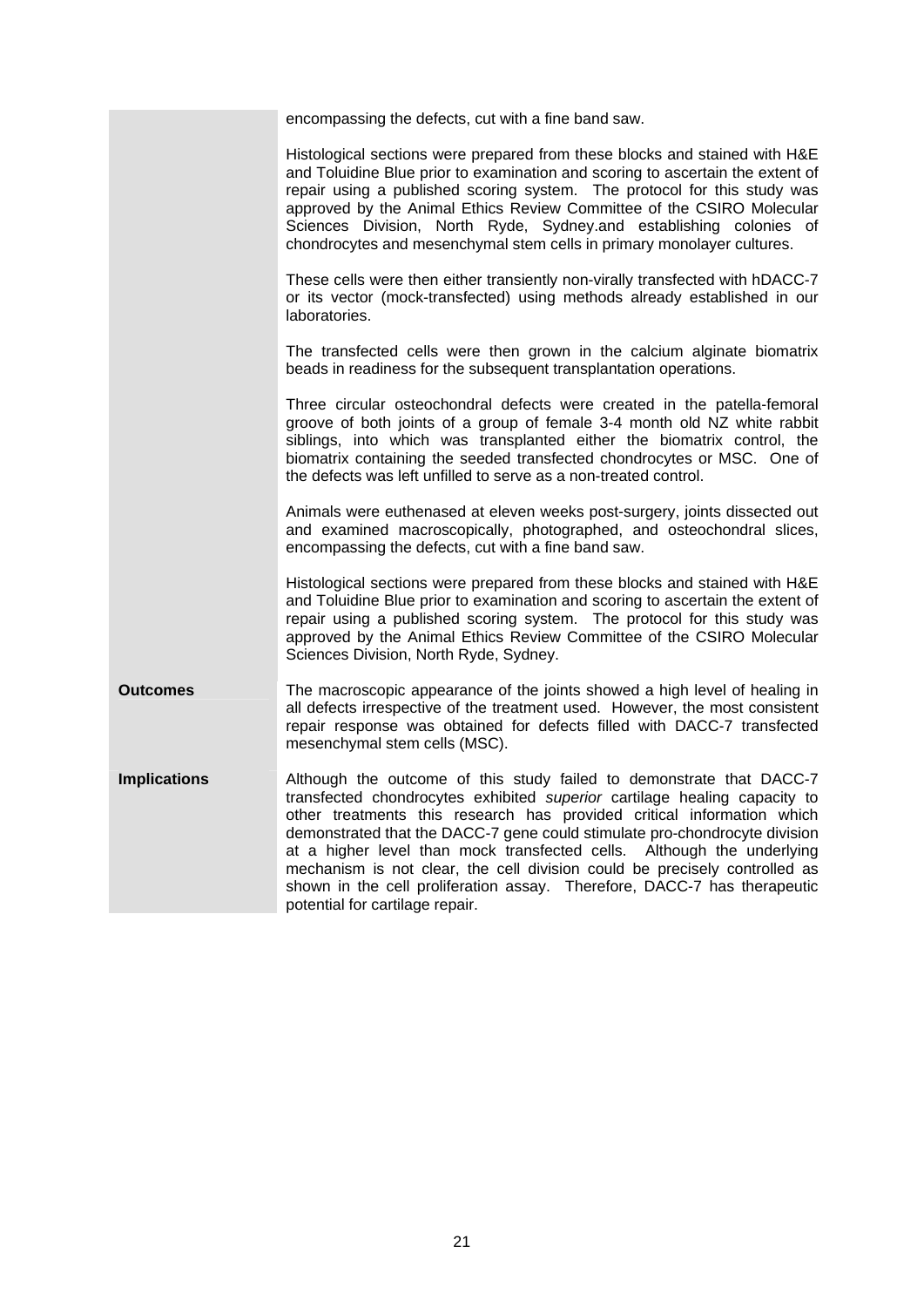<span id="page-26-0"></span>

| <b>Project Title:</b>                                                                        | Dissemination of results of research projects                                                                                                                                                                                                                                                                                                                                                                                                                                                                                                                                                                                                                                                                                                                                                                                                                                                                                                                                                                                                                                                                                                                                                                                                                                                                         |
|----------------------------------------------------------------------------------------------|-----------------------------------------------------------------------------------------------------------------------------------------------------------------------------------------------------------------------------------------------------------------------------------------------------------------------------------------------------------------------------------------------------------------------------------------------------------------------------------------------------------------------------------------------------------------------------------------------------------------------------------------------------------------------------------------------------------------------------------------------------------------------------------------------------------------------------------------------------------------------------------------------------------------------------------------------------------------------------------------------------------------------------------------------------------------------------------------------------------------------------------------------------------------------------------------------------------------------------------------------------------------------------------------------------------------------|
| <b>RIRDC Project No.:</b><br><b>Researcher:</b><br>Organisation:<br>Phone:<br>Fax:<br>Email: | DIP-13A<br><b>Chris Tuckwell</b><br>Rural Industry Developments Pty Ltd<br>PO Box 1105<br>Gawler, SA, 1105<br>08 8523 3500<br>08 8523 3301<br>cdtuckwell@bigpond.com                                                                                                                                                                                                                                                                                                                                                                                                                                                                                                                                                                                                                                                                                                                                                                                                                                                                                                                                                                                                                                                                                                                                                  |
| <b>Objectives</b>                                                                            | To continue the improvement of deer farmer profitability by:<br>• Developing and managing a series of seminars to disseminate<br>information and encourage uptake of results of research<br>• Liaising with a representative of the Kondinin group to assist their RIRDC<br>project to increase interest in the deer industry<br>• The ongoing collection, interpretation and reporting of deer industry<br>statistics and servicing the Venstat program                                                                                                                                                                                                                                                                                                                                                                                                                                                                                                                                                                                                                                                                                                                                                                                                                                                              |
| <b>Background</b>                                                                            | Australian deer farmers have been slow to adopt improved livestock<br>management, handling technologies and pasture management identified by<br>various research projects. This is in part due to information not being<br>effectively communicated to existing and intending producers. The Deer<br>Farming Handbook (DFH) produced by RIRDC project DIP-9A provides a<br>practical, ready reference manual to improve the profitability of deer<br>enterprises by improving understanding of existing and new technologies.<br>This project aimed to provide a series of seminars based on the book,<br>covering a wide range of topics including nutrition, reproduction, pasture<br>management, health, quality assurance programs, handling, body condition<br>scoring, venison production, velvet production, animal selection and the<br>future for the industry. Seminars will provide deer producers with a practical<br>interpretation of results of research that will encourage efficient and<br>profitable deer management. The expansion of the industry in Australia will<br>also continue to be dependent on objective collection, interpretation and<br>dissemination of positive market information as well as the development of<br>marketing and production strategies based on accurate records. |
| Research                                                                                     | Project methodology included:<br>• Promotion of the new DFH and the practical interpretation and application<br>of research findings contained within it.<br>• Development of visual aids and training information from information<br>contained in the DFH to run a series seminars to provide practical<br>interpretations of production related deer research from Australia and<br>throughout the world.<br>• Development was undertaken in consultation with other industry<br>specialists.<br>• Liaison with a representative of the Kondinin group to assist their RIRDC<br>project to increase interest in the deer industry<br>• Maintenance of deer industry venison statistics and velvet statistics with<br>regular and open reporting of market and other information to industry<br>and related agricultural interests.                                                                                                                                                                                                                                                                                                                                                                                                                                                                                 |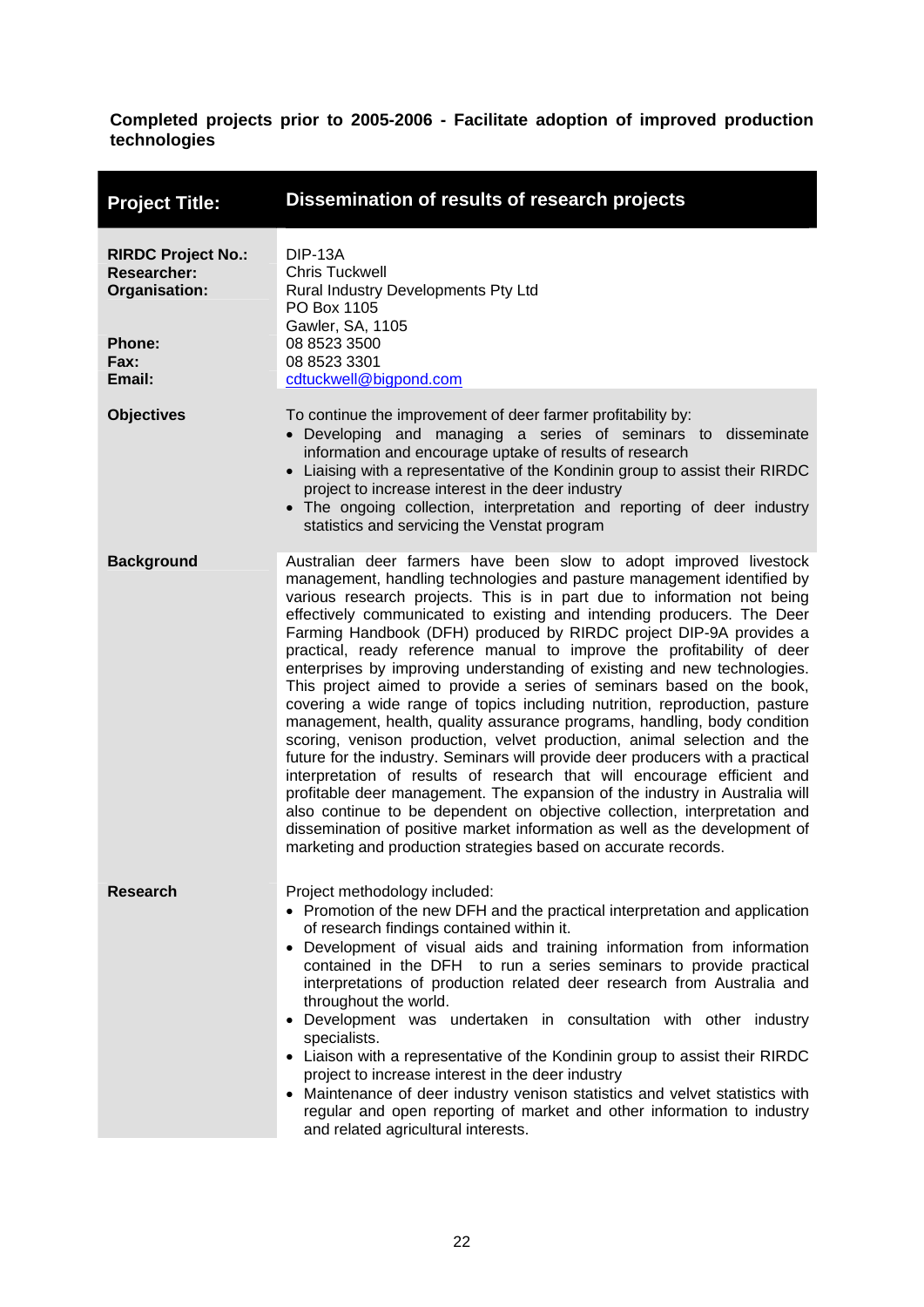**Outcomes** A set of seven PowerPoint © presentations and associated sets of seminar participant notes were developed for use with the seminars. Notes provide links to relative sections in the DFH. As well, a spreadsheet was developed to assist people understand some of the nutrition research and more easily and efficiently estimate feed requirements of their stock. The database of industry venison and velvet statistics has continued its development and statistical data has been collected and reported to industry during the year and in this report **Implications** Seminars conducted as part of this project have demonstrated that Australian deer farmers clearly thought that they benefited from the seminars and felt that they were better able to understand the information presented and were more likely to implement new technologies and management practices on the basis of their new understanding. On the basis of this finding it appears the seminars are a valuable tool for promoting, explaining and encouraging the adoption of RIRDC funded research projects. Statistics suggest that given the relatively stable price received in domestic markets and an apparent demand that peaks in the winter months in Australia, the domestic markets appear to offer market opportunities for the Australian industry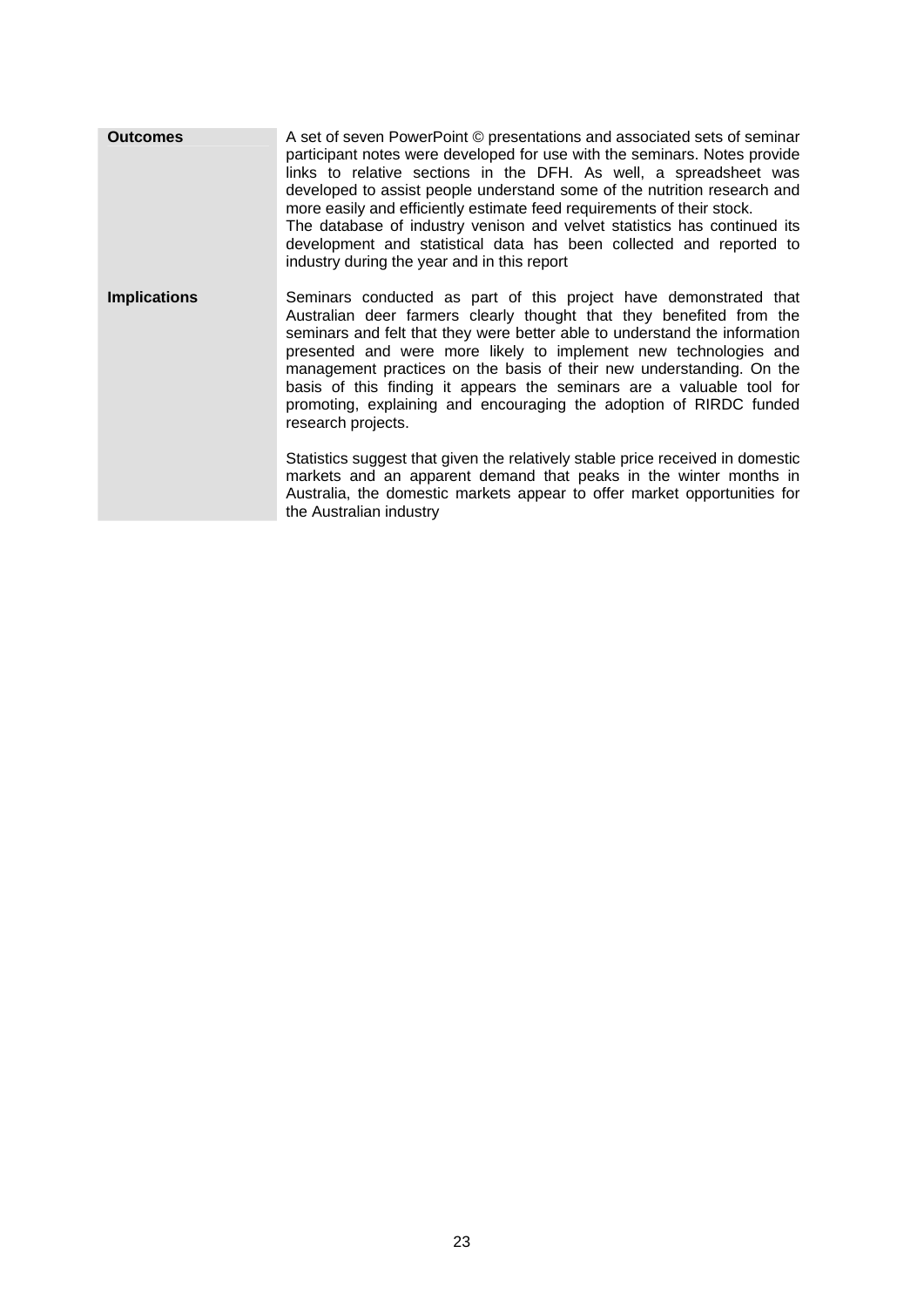<span id="page-28-0"></span>**Completed projects prior to 2005-2006 - Develop international and domestic markets for Australian venison and develop supply chain management** 

| <b>Project Title</b>                                                                                | <b>National Velvet</b><br><b>Accreditation</b><br><b>Development</b>                                                                                                                                                                                                                                                                                                                                                                        | <b>Scheme</b> | <b>Database</b> |
|-----------------------------------------------------------------------------------------------------|---------------------------------------------------------------------------------------------------------------------------------------------------------------------------------------------------------------------------------------------------------------------------------------------------------------------------------------------------------------------------------------------------------------------------------------------|---------------|-----------------|
| <b>RIRDC Project No.:</b><br><b>Researcher:</b><br>Organisation:<br><b>Phone:</b><br>Fax:<br>Email: | <b>DIP-14A</b><br><b>Chris Tuckwell</b><br>Rural Industry Developments Pty Ltd<br>PO Box 1105<br>Gawler, SA, 1105<br>(08) 8523 3500<br>(08) 8523 3301<br>cdt@bigpond.net.au                                                                                                                                                                                                                                                                 |               |                 |
| <b>Objectives</b>                                                                                   | To develop an interactive database to record store and report on<br>activities of the National Velvet Accreditation Scheme (NVAS).                                                                                                                                                                                                                                                                                                          |               |                 |
| <b>Background</b>                                                                                   | Prior to the development of the database produced by this project, limited<br>data records for the scheme were recorded in spreadsheet format.<br>However increasing concern by the AVA about the use of S4 drugs has<br>required that more detailed data about the scheme is recorded and the<br>records are maintained in a format that allows a range of detailed reports to<br>be provided on request of the Chairperson of the Scheme. |               |                 |
| <b>Research</b>                                                                                     | Project methodology included:<br>Development of an easy-to-use Microsoft Access database that<br>1.<br>records all information required by the NVAS and allows the existing<br>scheme administrator to produce reports as required.<br>Training of the NVAS administrator in the use of the database.<br>2.                                                                                                                                 |               |                 |
| <b>Outcomes</b>                                                                                     | This project has produced a database that allows recording of required<br>data in a format that provides for a range of required reports. The database<br>allows for future addition of new fields including a future requirement to<br>include National Livestock Identification System (NLIS) numbers.                                                                                                                                    |               |                 |
| <b>Implications</b>                                                                                 | This database will assist the NVAS in its ongoing program to ensure<br>consumers of deer velvet and the wider community that adequate animal<br>welfare, product traceability, OH&S standards and other QA standards<br>related to velvet production and harvesting are maintained.                                                                                                                                                         |               |                 |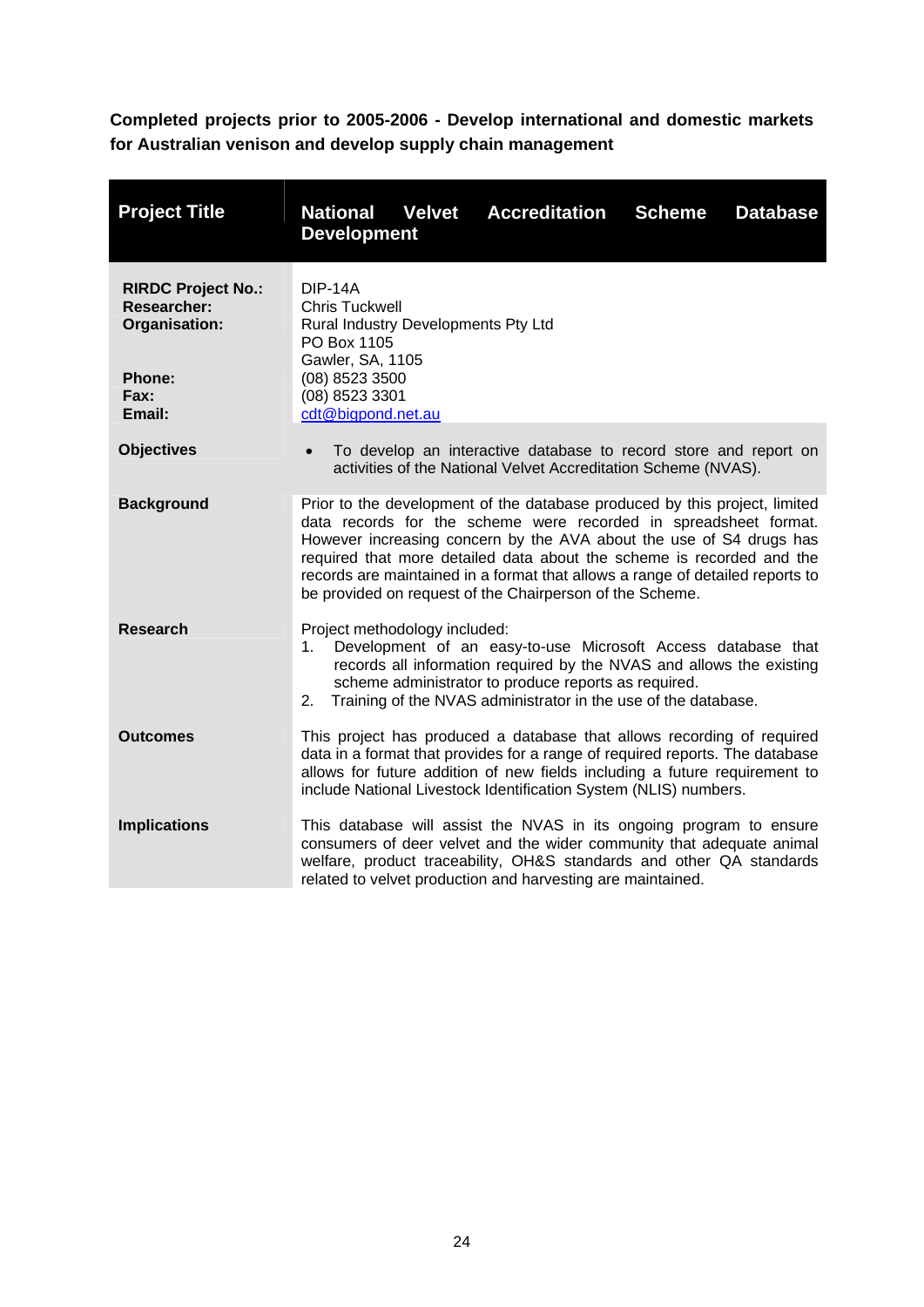<span id="page-29-0"></span>**Completed projects prior to 2005-2006 - Develop international and domestic markets for Australian venison and develop supply chain management** 

| <b>Project Title</b>                                                                                | domestic<br>market positioning<br>strategy<br>for<br>Α<br>Australian Venison - A sub-program of RIRDC US-<br>130A                                                                                                                                                                                                                                                                                                                                                                                                                                                                                                                                                                                                                                                                                                                                                                                                                                                        |
|-----------------------------------------------------------------------------------------------------|--------------------------------------------------------------------------------------------------------------------------------------------------------------------------------------------------------------------------------------------------------------------------------------------------------------------------------------------------------------------------------------------------------------------------------------------------------------------------------------------------------------------------------------------------------------------------------------------------------------------------------------------------------------------------------------------------------------------------------------------------------------------------------------------------------------------------------------------------------------------------------------------------------------------------------------------------------------------------|
| <b>RIRDC Project No.:</b><br><b>Researcher:</b><br>Organisation:<br><b>Phone:</b><br>Fax:<br>Email: | LBP-1A<br>Deborah Moffat<br>Loulaki Blue Pty Ltd<br>02 9938 3399<br>02 9938 3399<br>Deborah@loulakiblue.com                                                                                                                                                                                                                                                                                                                                                                                                                                                                                                                                                                                                                                                                                                                                                                                                                                                              |
| <b>Objectives</b>                                                                                   | The objective of this project was to capture an initial, current<br>snapshot of Australian domestic consumer and food service industry<br>perceptions of venison. This information will assist and facilitate<br>development of an industry strategic plan that is based on satisfying<br>potential consumer requirements and addressing factors currently<br>limiting demand. The information will also identify core attributes of<br>the product that can differentiate it from competitors and thereby<br>identify a compelling positioning for venison around which a new<br>image for the Australian product can be created.<br>The research aims to provide feedback from potential consumers<br>on:<br>Market awareness of the product, range of uses and image<br>$\bullet$<br>Key attributes of venison<br>$\bullet$<br>Opportunities identified in the Limiting Factors Report<br>$\bullet$<br>A possible new image and positioning for venison.<br>$\bullet$ |
| <b>Background</b>                                                                                   | This research project was designed to explore and collaborate the<br>validity of a number of factors identified in Phase 1, Part 1, of the<br>RIRDC program 'Development and Implementation of an Industry<br>Endorsed Venison Strategic Plan for Delivering Future Growth' (US-<br>130A) as reported in 'Identification of Growth Limiting Factors'<br>(Limiting Factors Report).<br>The research undertaken in this project on potential domestic<br>consumers represents new information and feedback for the<br>industry.<br>The research also included incorporation of questions from the 1996<br>and 1997 RIRDC funded market research with chefs, undertaken by                                                                                                                                                                                                                                                                                                  |
| <b>Research</b>                                                                                     | L. Tume, to enable a point of comparison on usage and factors for<br>increasing demand.<br>The research comprised a qualitative study encompassing 29<br>consumers and 6 chefs plus 4 other catering staff of a commercial                                                                                                                                                                                                                                                                                                                                                                                                                                                                                                                                                                                                                                                                                                                                               |
|                                                                                                     | catering centre through a series of focus groups. An additional 6<br>chefs were reached through one on one interviews. The chefs<br>selected were from medium level to high-end restaurants and were<br>regular venison users.<br>This was followed by a quantitative study involving 151 consumers                                                                                                                                                                                                                                                                                                                                                                                                                                                                                                                                                                                                                                                                      |
|                                                                                                     | in a guided questionnaire response.                                                                                                                                                                                                                                                                                                                                                                                                                                                                                                                                                                                                                                                                                                                                                                                                                                                                                                                                      |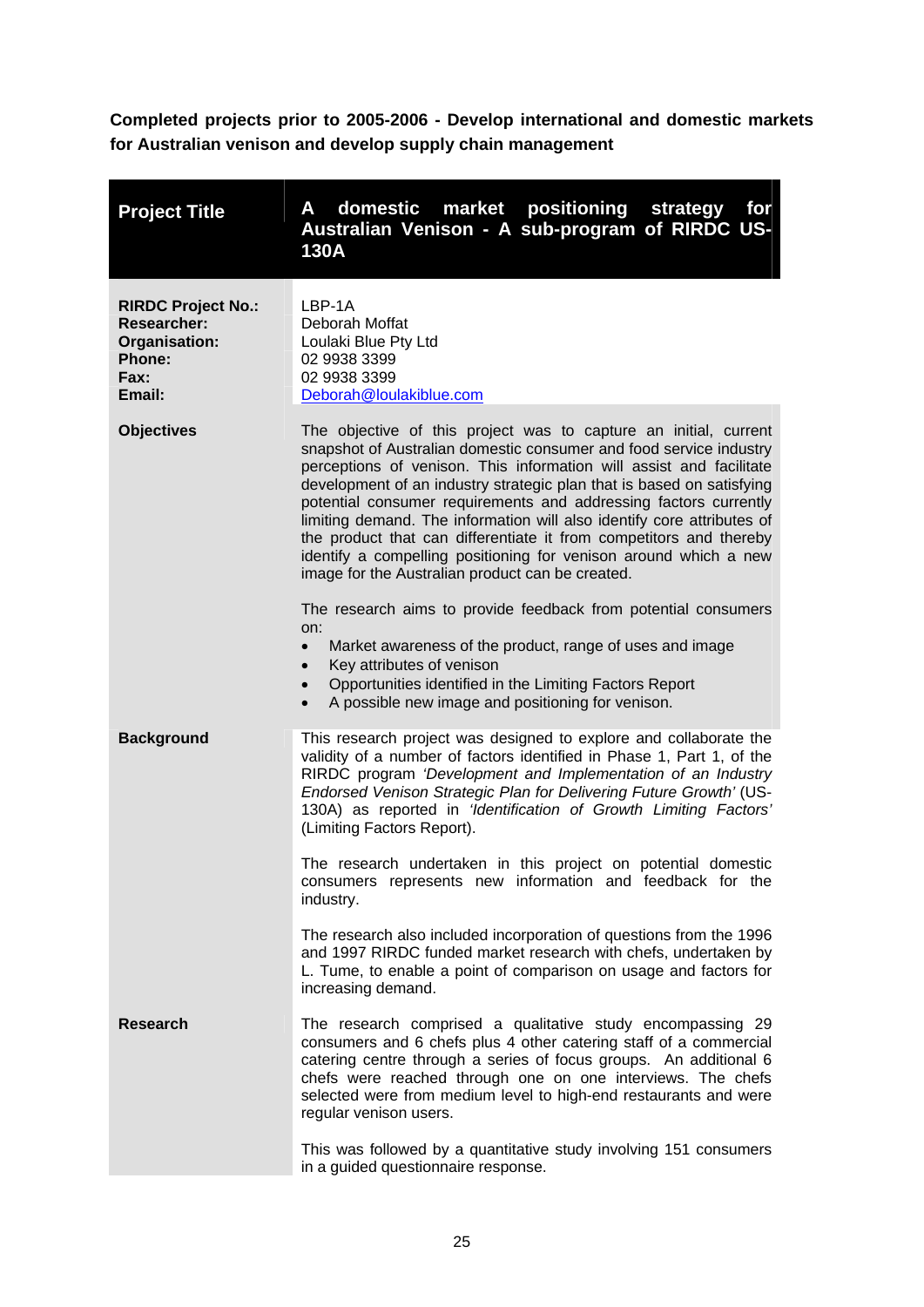| <b>Outcomes</b>     | Chefs and food service representatives included in the research<br>were all currently using venison and were positively disposed to the<br>product. The overriding factor identified as necessary to increase<br>their existing usage was the need to increase consumer demand.<br>One of the main barriers to increasing customer demand is the very<br>low profile of venison as a red meat among Australian domestic<br>consumers. This concern was also raised by producers and<br>highlighted in the Limiting Factors Report. However, the very<br>positive results from the taste tests, where venison consistently<br>outscored beef indicate that the product has significant potential.<br>The report identifies a number of potential target markets for<br>venison. The most promising is the 'top end' restaurant market. |
|---------------------|---------------------------------------------------------------------------------------------------------------------------------------------------------------------------------------------------------------------------------------------------------------------------------------------------------------------------------------------------------------------------------------------------------------------------------------------------------------------------------------------------------------------------------------------------------------------------------------------------------------------------------------------------------------------------------------------------------------------------------------------------------------------------------------------------------------------------------------|
| <b>Implications</b> | The development of a marketing plan to increase the profile of<br>venison and capitalise on the potential of the product should be a<br>priority. The most cost effective marketing approach would focus<br>strategies on identified target markets.<br>It is also suggested that further research be undertaken into the<br>development of recipes for secondary cuts. Education and<br>information regarding this research should be targeted at chefs in<br>mid level restaurants to facilitate the use of these venison cuts into                                                                                                                                                                                                                                                                                                 |
|                     | this level. This would assist in the creation of a new market for<br>venison in mid level restaurants.<br>The overriding recommendation is for this latest research be used to<br>assist the development of a comprehensive and staged strategic<br>plan as well as a complementary marketing plan. These plans<br>should recognise the variety of potential target markets and be<br>guided by the need to create a compelling market position for<br>venison based around its identified key attributes. Growing demand<br>for venison will need to be supported by the industry working with all<br>stakeholders - producers and suppliers, chefs and potential<br>Australian domestic consumers.                                                                                                                                  |